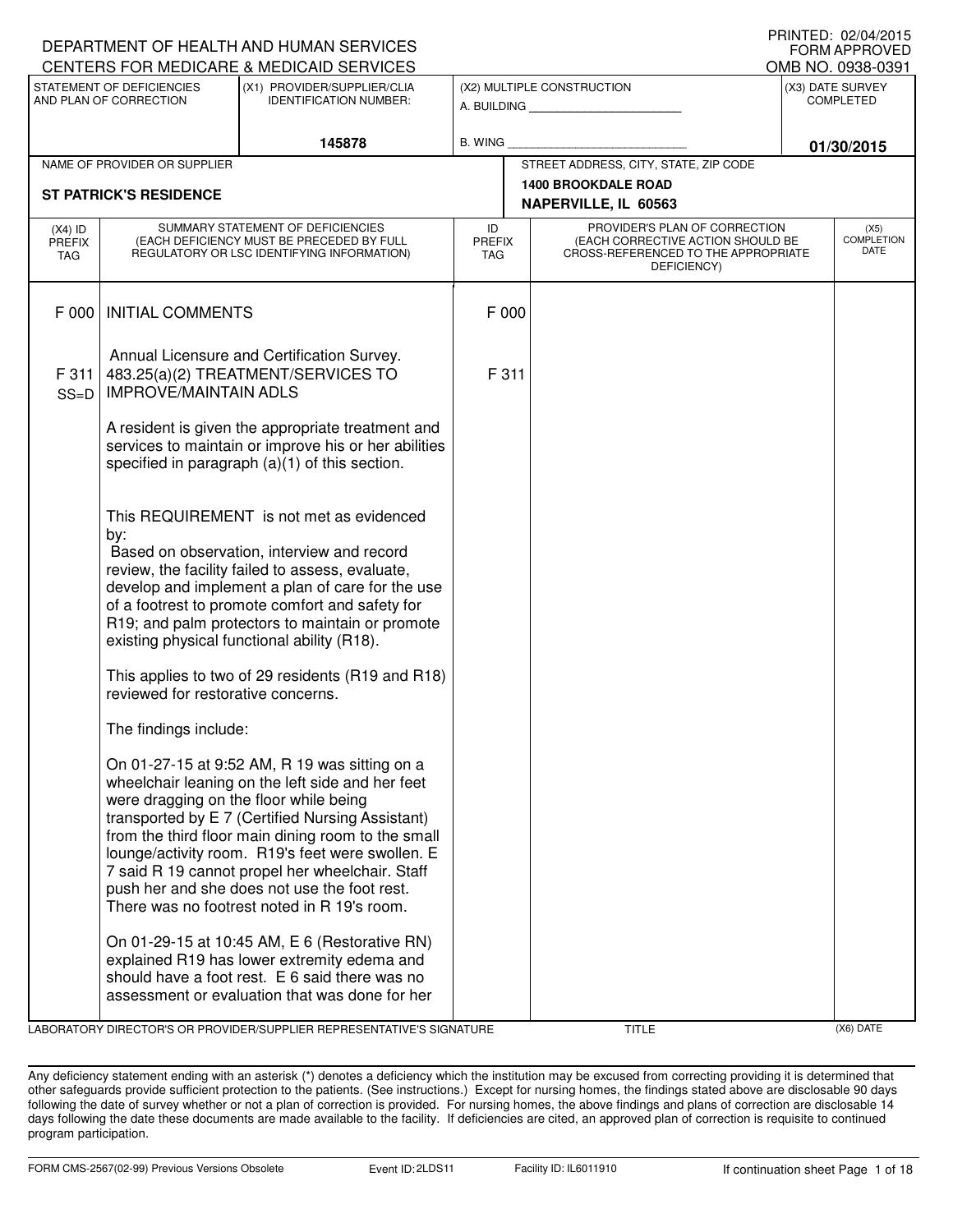|                                          |                                                                                                                     | DEPARTMENT OF HEALTH AND HUMAN SERVICES<br>CENTERS FOR MEDICARE & MEDICAID SERVICES                                                                                                                                                                                                                                                                                                                                                                                                                                                                                                                                                                                                                                                                                                                                                                                                                                                                                                                                                                                           |                            |       |                                                                                                                          | FORM APPROVED<br>OMB NO. 0938-0391   |
|------------------------------------------|---------------------------------------------------------------------------------------------------------------------|-------------------------------------------------------------------------------------------------------------------------------------------------------------------------------------------------------------------------------------------------------------------------------------------------------------------------------------------------------------------------------------------------------------------------------------------------------------------------------------------------------------------------------------------------------------------------------------------------------------------------------------------------------------------------------------------------------------------------------------------------------------------------------------------------------------------------------------------------------------------------------------------------------------------------------------------------------------------------------------------------------------------------------------------------------------------------------|----------------------------|-------|--------------------------------------------------------------------------------------------------------------------------|--------------------------------------|
|                                          | STATEMENT OF DEFICIENCIES<br>AND PLAN OF CORRECTION                                                                 | (X1) PROVIDER/SUPPLIER/CLIA<br><b>IDENTIFICATION NUMBER:</b>                                                                                                                                                                                                                                                                                                                                                                                                                                                                                                                                                                                                                                                                                                                                                                                                                                                                                                                                                                                                                  |                            |       | (X2) MULTIPLE CONSTRUCTION<br>A. BUILDING <b>A.</b> BUILDING                                                             | (X3) DATE SURVEY<br><b>COMPLETED</b> |
|                                          | <b>B. WING</b><br>145878                                                                                            |                                                                                                                                                                                                                                                                                                                                                                                                                                                                                                                                                                                                                                                                                                                                                                                                                                                                                                                                                                                                                                                                               | 01/30/2015                 |       |                                                                                                                          |                                      |
|                                          | NAME OF PROVIDER OR SUPPLIER                                                                                        |                                                                                                                                                                                                                                                                                                                                                                                                                                                                                                                                                                                                                                                                                                                                                                                                                                                                                                                                                                                                                                                                               |                            |       | STREET ADDRESS, CITY, STATE, ZIP CODE                                                                                    |                                      |
|                                          | <b>ST PATRICK'S RESIDENCE</b>                                                                                       |                                                                                                                                                                                                                                                                                                                                                                                                                                                                                                                                                                                                                                                                                                                                                                                                                                                                                                                                                                                                                                                                               |                            |       | <b>1400 BROOKDALE ROAD</b><br>NAPERVILLE, IL 60563                                                                       |                                      |
| $(X4)$ ID<br><b>PREFIX</b><br><b>TAG</b> |                                                                                                                     | SUMMARY STATEMENT OF DEFICIENCIES<br>(EACH DEFICIENCY MUST BE PRECEDED BY FULL<br>REGULATORY OR LSC IDENTIFYING INFORMATION)                                                                                                                                                                                                                                                                                                                                                                                                                                                                                                                                                                                                                                                                                                                                                                                                                                                                                                                                                  | ID<br><b>PREFIX</b><br>TAG |       | PROVIDER'S PLAN OF CORRECTION<br>(EACH CORRECTIVE ACTION SHOULD BE<br>CROSS-REFERENCED TO THE APPROPRIATE<br>DEFICIENCY) | (X5)<br><b>COMPLETION</b><br>DATE    |
| F 311                                    | Continued From page 1<br>but definitely she needed the footrest.                                                    |                                                                                                                                                                                                                                                                                                                                                                                                                                                                                                                                                                                                                                                                                                                                                                                                                                                                                                                                                                                                                                                                               |                            | F 311 |                                                                                                                          |                                      |
| F 315<br>$SS=D$                          | hallway. R18's upper extremities had<br>palms open.<br>and bath.<br><b>RESTORE BLADDER</b><br>function as possible. | 2. On 1/29/15 at 1:30 pm R18 was in her high<br>back chair recliner and stationed in the unit<br>contractures, had limited range motion, she could<br>not open her fist and her right index finger was<br>extended. There were no devices to keep R18's<br>On 1/29/15 E6 stated R18 should have clean<br>bilateral palm protectors or rolled wash cloths at<br>all times while awake and remove for hygiene<br>On 1/29/15 at 3:00 pm E6 presented an activities<br>of daily living function plan of care that showed<br>R18 should be wearing bilateral palm protectors.<br>483.25(d) NO CATHETER, PREVENT UTI,<br>Based on the resident's comprehensive<br>assessment, the facility must ensure that a<br>resident who enters the facility without an<br>indwelling catheter is not catheterized unless the<br>resident's clinical condition demonstrates that<br>catheterization was necessary; and a resident<br>who is incontinent of bladder receives appropriate<br>treatment and services to prevent urinary tract<br>infections and to restore as much normal bladder |                            | F 315 |                                                                                                                          |                                      |
|                                          | by:                                                                                                                 | This REQUIREMENT is not met as evidenced<br>Based on observation, record review and<br>interview the facility failed to provide complete<br>perineal care promptly after residents were                                                                                                                                                                                                                                                                                                                                                                                                                                                                                                                                                                                                                                                                                                                                                                                                                                                                                       |                            |       |                                                                                                                          |                                      |

FORM CMS-2567(02-99) Previous Versions Obsolete **2** Event ID: 2LDS 11 Facility ID: IL6011910 If continuation sheet Page 2 of 18

DEPARTMENT OF HEALTH AND HUMAN SERVICES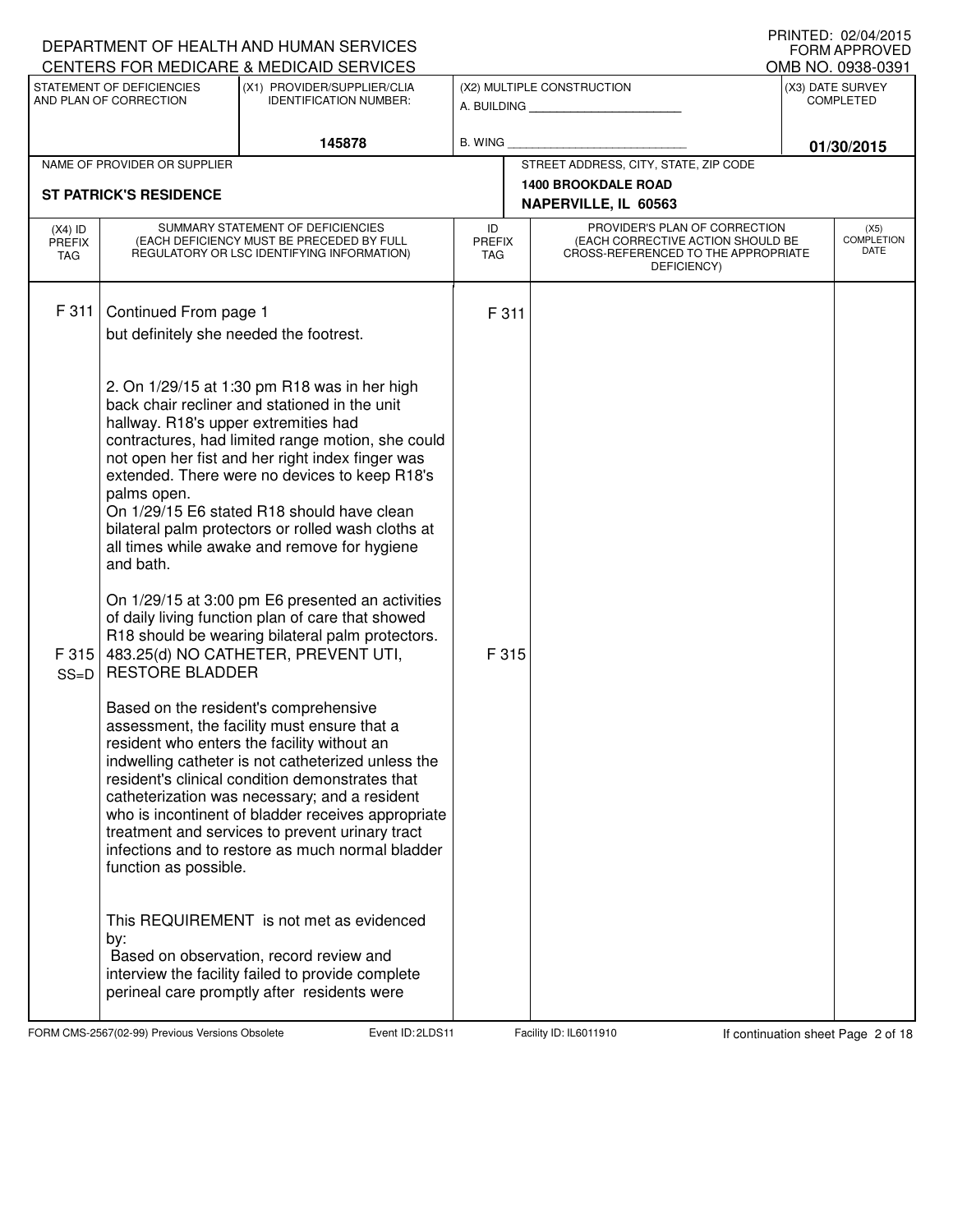|                                   |                                                                                                                             | DEPARTMENT OF HEALTH AND HUMAN SERVICES                                                                                                                                                                                                                                                                                                                                                                                                                                                                                                                                                                                                                                                                                                                                                                                                                                                                                                                                                                                                                                                                                                                                                                                                                                                                                                                                          |                                   |                                                                                                                          | <b>FORM APPROVED</b>                  |
|-----------------------------------|-----------------------------------------------------------------------------------------------------------------------------|----------------------------------------------------------------------------------------------------------------------------------------------------------------------------------------------------------------------------------------------------------------------------------------------------------------------------------------------------------------------------------------------------------------------------------------------------------------------------------------------------------------------------------------------------------------------------------------------------------------------------------------------------------------------------------------------------------------------------------------------------------------------------------------------------------------------------------------------------------------------------------------------------------------------------------------------------------------------------------------------------------------------------------------------------------------------------------------------------------------------------------------------------------------------------------------------------------------------------------------------------------------------------------------------------------------------------------------------------------------------------------|-----------------------------------|--------------------------------------------------------------------------------------------------------------------------|---------------------------------------|
|                                   | STATEMENT OF DEFICIENCIES                                                                                                   | CENTERS FOR MEDICARE & MEDICAID SERVICES<br>(X1) PROVIDER/SUPPLIER/CLIA                                                                                                                                                                                                                                                                                                                                                                                                                                                                                                                                                                                                                                                                                                                                                                                                                                                                                                                                                                                                                                                                                                                                                                                                                                                                                                          |                                   | (X2) MULTIPLE CONSTRUCTION                                                                                               | OMB NO. 0938-0391<br>(X3) DATE SURVEY |
|                                   | AND PLAN OF CORRECTION                                                                                                      | <b>IDENTIFICATION NUMBER:</b>                                                                                                                                                                                                                                                                                                                                                                                                                                                                                                                                                                                                                                                                                                                                                                                                                                                                                                                                                                                                                                                                                                                                                                                                                                                                                                                                                    |                                   | A. BUILDING                                                                                                              | <b>COMPLETED</b>                      |
|                                   |                                                                                                                             | 145878                                                                                                                                                                                                                                                                                                                                                                                                                                                                                                                                                                                                                                                                                                                                                                                                                                                                                                                                                                                                                                                                                                                                                                                                                                                                                                                                                                           | B. WING                           |                                                                                                                          | 01/30/2015                            |
|                                   | NAME OF PROVIDER OR SUPPLIER                                                                                                |                                                                                                                                                                                                                                                                                                                                                                                                                                                                                                                                                                                                                                                                                                                                                                                                                                                                                                                                                                                                                                                                                                                                                                                                                                                                                                                                                                                  |                                   | STREET ADDRESS, CITY, STATE, ZIP CODE                                                                                    |                                       |
|                                   | <b>ST PATRICK'S RESIDENCE</b>                                                                                               |                                                                                                                                                                                                                                                                                                                                                                                                                                                                                                                                                                                                                                                                                                                                                                                                                                                                                                                                                                                                                                                                                                                                                                                                                                                                                                                                                                                  |                                   | <b>1400 BROOKDALE ROAD</b><br>NAPERVILLE, IL 60563                                                                       |                                       |
| $(X4)$ ID<br><b>PREFIX</b><br>TAG |                                                                                                                             | SUMMARY STATEMENT OF DEFICIENCIES<br>(EACH DEFICIENCY MUST BE PRECEDED BY FULL<br>REGULATORY OR LSC IDENTIFYING INFORMATION)                                                                                                                                                                                                                                                                                                                                                                                                                                                                                                                                                                                                                                                                                                                                                                                                                                                                                                                                                                                                                                                                                                                                                                                                                                                     | ID<br><b>PREFIX</b><br><b>TAG</b> | PROVIDER'S PLAN OF CORRECTION<br>(EACH CORRECTIVE ACTION SHOULD BE<br>CROSS-REFERENCED TO THE APPROPRIATE<br>DEFICIENCY) | (X5)<br><b>COMPLETION</b><br>DATE     |
| F 315                             | Continued From page 2<br>The findings include:<br>sample of 29 residents.<br>The findings include:<br>of bowel and bladder. | incontinent of bowel and bladder; also failed to<br>follow incontinence care policy and procedure for<br>R11 and R 19 and assess and evaluate<br>appropriate toileting program for R 19 to improve<br>and maintain her bowel and bladder functioning.<br>This applies to (2) of (16) residents (R11 and<br>R19) reviewed for incontinence care in the<br>On 1/27/15 at 10:50 am E8 and E9 (both Certified<br>Nurse Aides - CNAs) and a private sitter for R11<br>walked him to his bath room in the room. While<br>the sitter held R11 standing near the toilet E8<br>pulled his pants down and removed his<br>incontinent brief. R11 was incontinent of bowel,<br>bladder and there was large bowel movement in<br>the diaper. E8 wiped R11's buttocks with<br>incontinent wipes twice. E8 changed her gloves<br>and wiped R11's perineal area and medial thigh<br>area with wipes, but did not clean his penile area.<br>E8 applied a clean diaper on R11. There was<br>fecal stains left on his gluteal area and medial<br>thighs. E8 did not wash hands after providing<br>incontinence care. E9 was not involved in<br>providing care, but held an empty garbage bag<br>for E8 to dispose the waste in the garbage.<br>R11's admission record showed he was admitted<br>to the facility on 12/16/14, his 12/30/14 Minimum<br>Data Set (MDS) showed he is always incontinent | F 315                             |                                                                                                                          |                                       |
|                                   | R11's 12/31/14 incontinence care plan                                                                                       |                                                                                                                                                                                                                                                                                                                                                                                                                                                                                                                                                                                                                                                                                                                                                                                                                                                                                                                                                                                                                                                                                                                                                                                                                                                                                                                                                                                  |                                   |                                                                                                                          |                                       |

FORM CMS-2567(02-99) Previous Versions Obsolete **2.2LDS Event ID: 2LDS11** Facility ID: IL6011910 If continuation sheet Page 3 of 18

DEPARTMENT OF HEALTH AND HUMAN SERVICES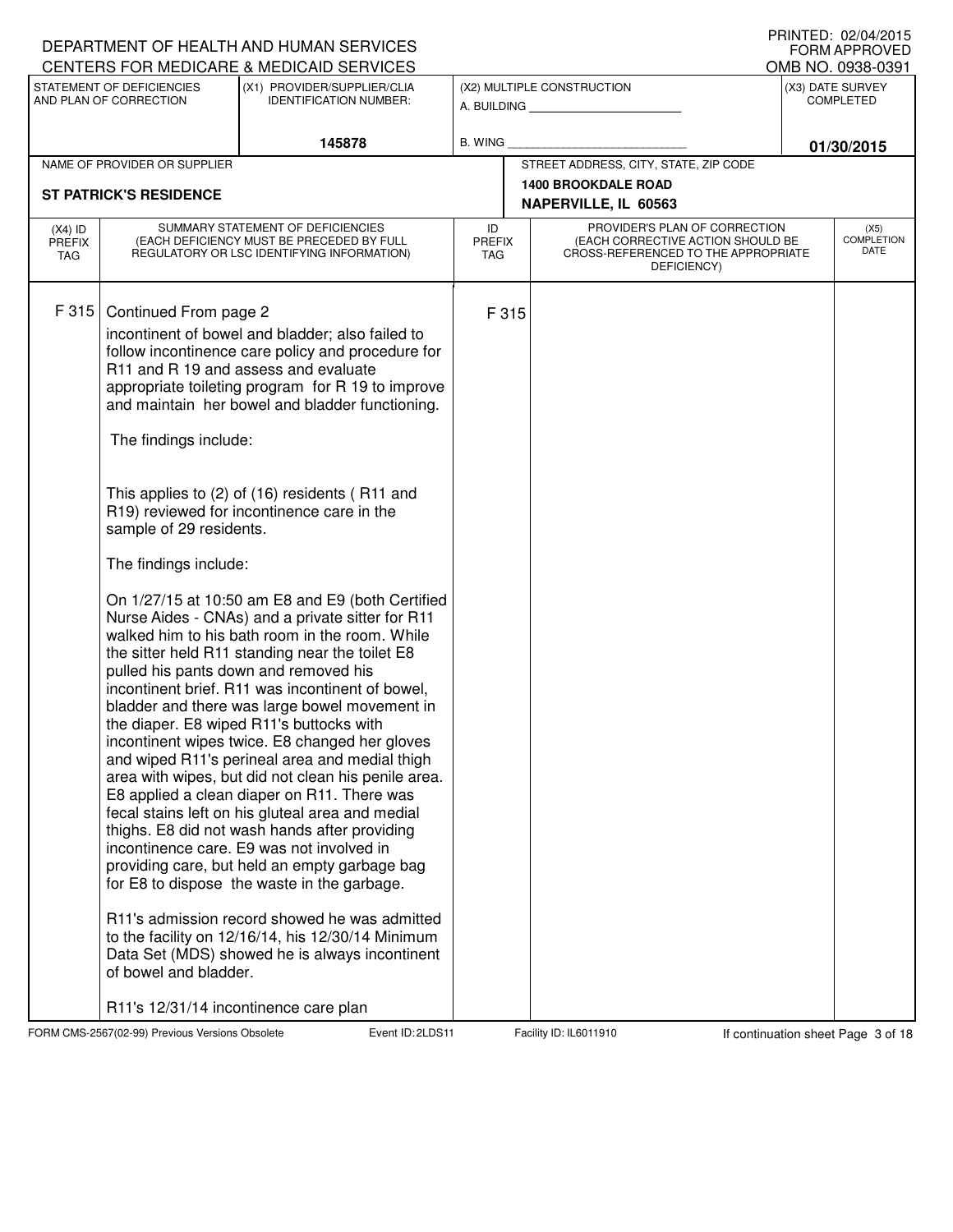|                                          |                                                                                                  | DEPARTMENT OF HEALTH AND HUMAN SERVICES<br>CENTERS FOR MEDICARE & MEDICAID SERVICES                                                                                                                                                                                                                                                                                                                                                                                                                                                                                                                                                                                                                                                                                                                                                                                                                                                                                                                                                                                                                                                                                                                                                                               |                                   |                                                                                                                          |  | IIIIIIILD. VŁ/V≒/ŁVIJ<br><b>FORM APPROVED</b><br>OMB NO. 0938-0391 |
|------------------------------------------|--------------------------------------------------------------------------------------------------|-------------------------------------------------------------------------------------------------------------------------------------------------------------------------------------------------------------------------------------------------------------------------------------------------------------------------------------------------------------------------------------------------------------------------------------------------------------------------------------------------------------------------------------------------------------------------------------------------------------------------------------------------------------------------------------------------------------------------------------------------------------------------------------------------------------------------------------------------------------------------------------------------------------------------------------------------------------------------------------------------------------------------------------------------------------------------------------------------------------------------------------------------------------------------------------------------------------------------------------------------------------------|-----------------------------------|--------------------------------------------------------------------------------------------------------------------------|--|--------------------------------------------------------------------|
|                                          | STATEMENT OF DEFICIENCIES<br>AND PLAN OF CORRECTION                                              | (X1) PROVIDER/SUPPLIER/CLIA<br><b>IDENTIFICATION NUMBER:</b>                                                                                                                                                                                                                                                                                                                                                                                                                                                                                                                                                                                                                                                                                                                                                                                                                                                                                                                                                                                                                                                                                                                                                                                                      |                                   | (X2) MULTIPLE CONSTRUCTION<br>A. BUILDING                                                                                |  | (X3) DATE SURVEY<br><b>COMPLETED</b>                               |
|                                          |                                                                                                  | 145878                                                                                                                                                                                                                                                                                                                                                                                                                                                                                                                                                                                                                                                                                                                                                                                                                                                                                                                                                                                                                                                                                                                                                                                                                                                            | B. WING                           |                                                                                                                          |  | 01/30/2015                                                         |
|                                          | NAME OF PROVIDER OR SUPPLIER                                                                     |                                                                                                                                                                                                                                                                                                                                                                                                                                                                                                                                                                                                                                                                                                                                                                                                                                                                                                                                                                                                                                                                                                                                                                                                                                                                   |                                   | STREET ADDRESS, CITY, STATE, ZIP CODE                                                                                    |  |                                                                    |
|                                          | <b>ST PATRICK'S RESIDENCE</b>                                                                    |                                                                                                                                                                                                                                                                                                                                                                                                                                                                                                                                                                                                                                                                                                                                                                                                                                                                                                                                                                                                                                                                                                                                                                                                                                                                   |                                   | <b>1400 BROOKDALE ROAD</b><br>NAPERVILLE, IL 60563                                                                       |  |                                                                    |
| $(X4)$ ID<br><b>PREFIX</b><br><b>TAG</b> |                                                                                                  | SUMMARY STATEMENT OF DEFICIENCIES<br>(EACH DEFICIENCY MUST BE PRECEDED BY FULL<br>REGULATORY OR LSC IDENTIFYING INFORMATION)                                                                                                                                                                                                                                                                                                                                                                                                                                                                                                                                                                                                                                                                                                                                                                                                                                                                                                                                                                                                                                                                                                                                      | ID<br><b>PREFIX</b><br><b>TAG</b> | PROVIDER'S PLAN OF CORRECTION<br>(EACH CORRECTIVE ACTION SHOULD BE<br>CROSS-REFERENCED TO THE APPROPRIATE<br>DEFICIENCY) |  | (X5)<br><b>COMPLETION</b><br>DATE                                  |
| F 315                                    | Continued From page 3<br>each incontinence episode.<br>for R11 on 1/27/15.<br>odor.<br>transfer. | interventions are not specific to cleaning after<br>The facility perineal care procedure dated 2/12/10<br>updated on 1/28/15 showed to use soap and<br>water or use four in one spray and had details to<br>clean male genital area. E8 did not follow the<br>facility policy when providing incontinence care<br>On 01-28-15 at 9:40 AM, R 19 requested to be<br>toileted. E 4 transferred R 19 from her wheelchair<br>to the toilet. R 19 had diarrhea. R 19 told E 4 she<br>has finished and tried to clean herself with the<br>toilet paper. E 4 grabbed the toilet paper out of of<br>R 19's hand and said, " no I will clean you up."<br>E 4 grabbed toilet paper and wiped R 19's<br>buttocks twice with the dry toilet paper. " E 4<br>pulled up R 19's adult disposable incontinence<br>brief pants, and transferred R19 back to her<br>wheelchair. R 19 remained with a strong BM<br>$E$ 4 said she (R 19) is alert and can verbalize her<br>needs, especially toileting. She needs assistance<br>with transferring. Once she is in the bathroom<br>she can grab the toilet bar and assist with her<br>The facility policy and procedure for providing<br>perineal care/incontinence care showed to use<br>soap and water to provide incontinence care. | F 315                             |                                                                                                                          |  |                                                                    |
|                                          |                                                                                                  | On 01-20-15 at 2:20 PM, E 16 (Assistant Director<br>of Nursing/Bowel and Bladder Nurse) said R19 is<br>not in any program (toileting) because she's<br>always sleeping. The only time she is awake is<br>when you put food in front of her. E16 said she                                                                                                                                                                                                                                                                                                                                                                                                                                                                                                                                                                                                                                                                                                                                                                                                                                                                                                                                                                                                          |                                   |                                                                                                                          |  |                                                                    |

FORM CMS-2567(02-99) Previous Versions Obsolete **2.2LDS Event ID: 2LDS11** Facility ID: IL6011910 If continuation sheet Page 4 of 18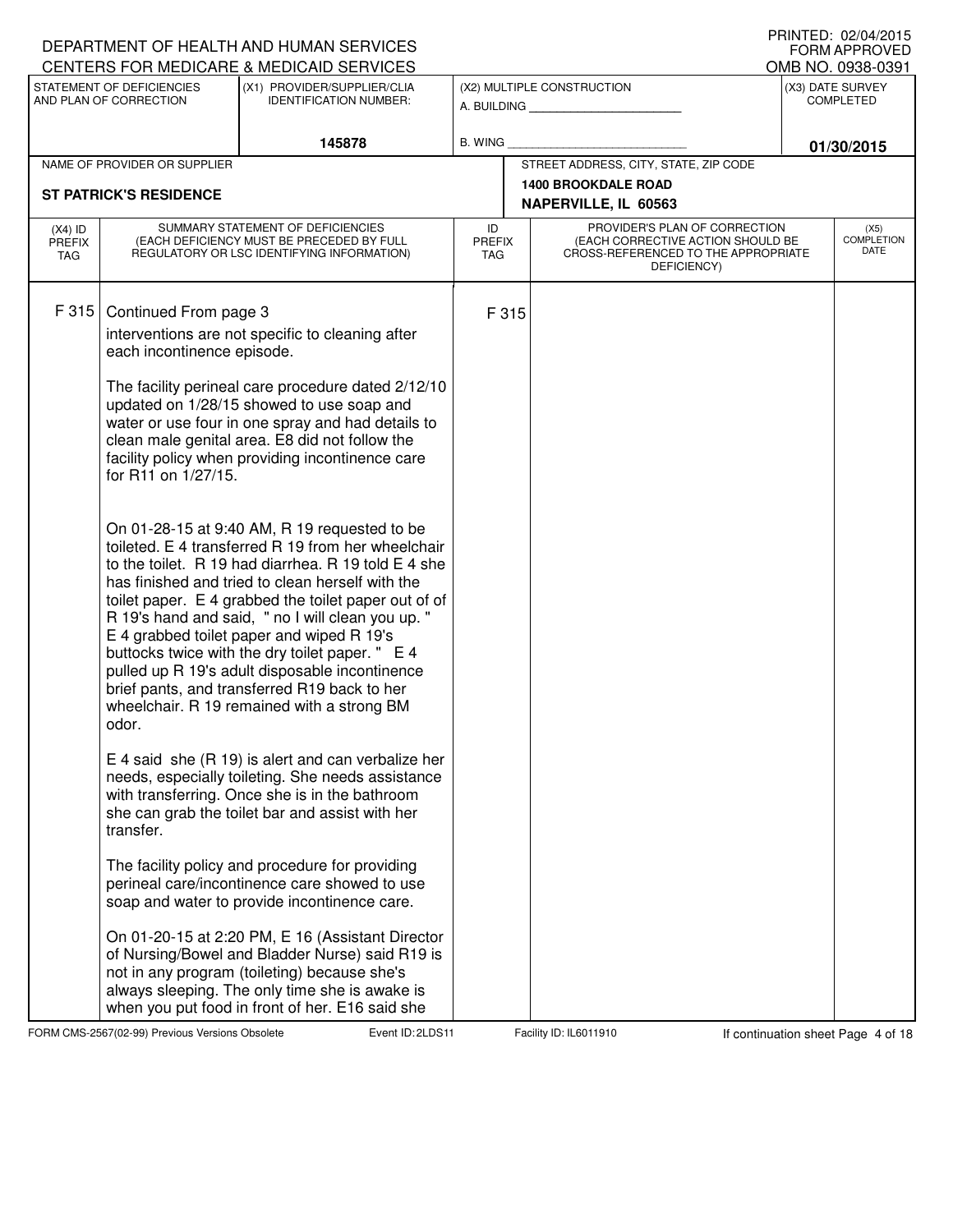|                                          |                                                                                                                                                                                                                     | DEPARTMENT OF HEALTH AND HUMAN SERVICES                                                                                                                                                                                                                                                                                                                        |                                   |  |                                                                                                                          | IIUINILLU. UZ/U≒I/ZUIJ<br><b>FORM APPROVED</b>            |
|------------------------------------------|---------------------------------------------------------------------------------------------------------------------------------------------------------------------------------------------------------------------|----------------------------------------------------------------------------------------------------------------------------------------------------------------------------------------------------------------------------------------------------------------------------------------------------------------------------------------------------------------|-----------------------------------|--|--------------------------------------------------------------------------------------------------------------------------|-----------------------------------------------------------|
|                                          | STATEMENT OF DEFICIENCIES<br>AND PLAN OF CORRECTION                                                                                                                                                                 | CENTERS FOR MEDICARE & MEDICAID SERVICES<br>(X1) PROVIDER/SUPPLIER/CLIA<br><b>IDENTIFICATION NUMBER:</b>                                                                                                                                                                                                                                                       |                                   |  | (X2) MULTIPLE CONSTRUCTION<br>A. BUILDING <b>A.</b> BUILDING                                                             | OMB NO. 0938-0391<br>(X3) DATE SURVEY<br><b>COMPLETED</b> |
|                                          |                                                                                                                                                                                                                     | 145878                                                                                                                                                                                                                                                                                                                                                         | <b>B. WING</b>                    |  |                                                                                                                          |                                                           |
|                                          | NAME OF PROVIDER OR SUPPLIER                                                                                                                                                                                        |                                                                                                                                                                                                                                                                                                                                                                |                                   |  | STREET ADDRESS, CITY, STATE, ZIP CODE                                                                                    | 01/30/2015                                                |
|                                          | <b>ST PATRICK'S RESIDENCE</b>                                                                                                                                                                                       |                                                                                                                                                                                                                                                                                                                                                                |                                   |  | <b>1400 BROOKDALE ROAD</b>                                                                                               |                                                           |
|                                          |                                                                                                                                                                                                                     |                                                                                                                                                                                                                                                                                                                                                                |                                   |  | NAPERVILLE, IL 60563                                                                                                     |                                                           |
| $(X4)$ ID<br><b>PREFIX</b><br><b>TAG</b> |                                                                                                                                                                                                                     | SUMMARY STATEMENT OF DEFICIENCIES<br>(EACH DEFICIENCY MUST BE PRECEDED BY FULL<br>REGULATORY OR LSC IDENTIFYING INFORMATION)                                                                                                                                                                                                                                   | ID<br><b>PREFIX</b><br><b>TAG</b> |  | PROVIDER'S PLAN OF CORRECTION<br>(EACH CORRECTIVE ACTION SHOULD BE<br>CROSS-REFERENCED TO THE APPROPRIATE<br>DEFICIENCY) | (X5)<br><b>COMPLETION</b><br>DATE                         |
| F 315                                    | Continued From page 4                                                                                                                                                                                               |                                                                                                                                                                                                                                                                                                                                                                | F 315                             |  |                                                                                                                          |                                                           |
|                                          | did not assess her for any program.                                                                                                                                                                                 |                                                                                                                                                                                                                                                                                                                                                                |                                   |  |                                                                                                                          |                                                           |
| F 323<br>$SS = E$                        | 483.25(h) FREE OF ACCIDENT<br>HAZARDS/SUPERVISION/DEVICES                                                                                                                                                           |                                                                                                                                                                                                                                                                                                                                                                | F 323                             |  |                                                                                                                          |                                                           |
|                                          | The facility must ensure that the resident<br>environment remains as free of accident hazards<br>as is possible; and each resident receives<br>adequate supervision and assistance devices to<br>prevent accidents. |                                                                                                                                                                                                                                                                                                                                                                |                                   |  |                                                                                                                          |                                                           |
|                                          | by:<br>high fall risk resident (R22); failed to<br>recurrent fall incidents (R15 and R21).                                                                                                                          | This REQUIREMENT is not met as evidenced<br>Based on record review and interview facility<br>failed to utilize appropriate equipment to safely<br>transfer one resident (R6); failed to supervise a<br>evaluate/analyze hazards and risk factors<br>resulting in fall incidents and failed to develop and<br>implement individualized interventions to prevent |                                   |  |                                                                                                                          |                                                           |
|                                          |                                                                                                                                                                                                                     | This applies to 4 of 15 residents (R6, R15, R21<br>and R22) reviewed for falls in the sample of 29.                                                                                                                                                                                                                                                            |                                   |  |                                                                                                                          |                                                           |
|                                          | The findings include:                                                                                                                                                                                               |                                                                                                                                                                                                                                                                                                                                                                |                                   |  |                                                                                                                          |                                                           |
|                                          | fracture and left 3rd rib fracture.                                                                                                                                                                                 | 1. Review of Summary of Accident/Incident<br>Occurrence dated 11/18/14 states R6 is 69 years<br>old, alert and oriented to all spheres. This report<br>states on 11/13/14 at about 5:30pm, two aides<br>were transferring R6 with a mechanical lift when<br>she fell out of the lift and was sent to the ER. R6<br>was diagnosed with acute T12 compression    |                                   |  |                                                                                                                          |                                                           |

FORM CMS-2567(02-99) Previous Versions Obsolete 2010 Event ID: 2LDS11 Facility ID: IL6011910 If continuation sheet Page 5 of 18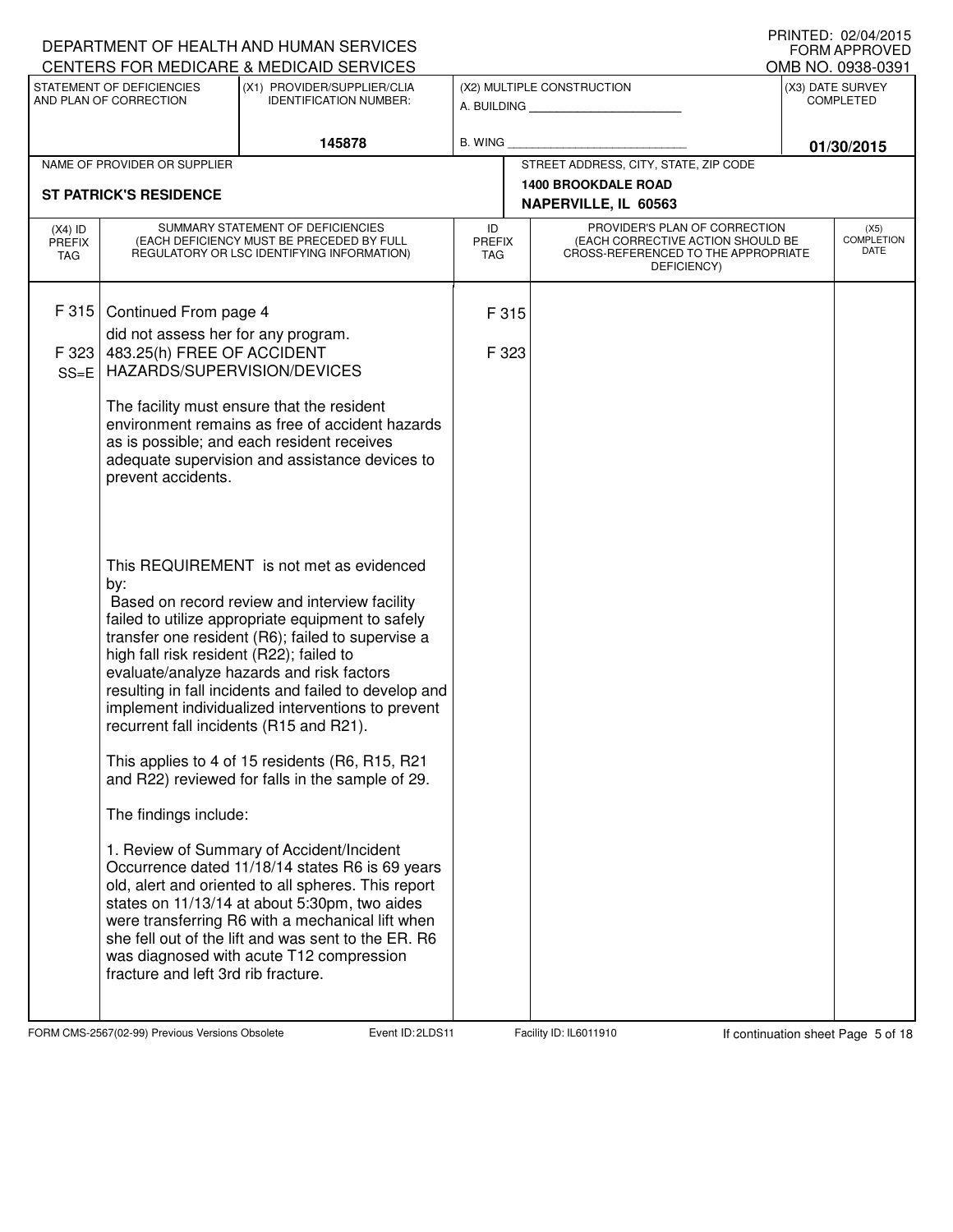|                                          |                                                                         | DEPARTMENT OF HEALTH AND HUMAN SERVICES<br>CENTERS FOR MEDICARE & MEDICAID SERVICES                                                                                                                                                                                                                                                                                                                                                                                                                                                                                                                                                                                                                                                                                                                                                                                                                                                                                                                                                                                                                                                                                                                                                                                                                                                                                                                                                                                                                                                                                                                                                                                                                                                               |                                   |       |                                                                                                                          |  | IIIIIIILD. UZ/U≒/ZUIJ<br>FORM APPROVED |
|------------------------------------------|-------------------------------------------------------------------------|---------------------------------------------------------------------------------------------------------------------------------------------------------------------------------------------------------------------------------------------------------------------------------------------------------------------------------------------------------------------------------------------------------------------------------------------------------------------------------------------------------------------------------------------------------------------------------------------------------------------------------------------------------------------------------------------------------------------------------------------------------------------------------------------------------------------------------------------------------------------------------------------------------------------------------------------------------------------------------------------------------------------------------------------------------------------------------------------------------------------------------------------------------------------------------------------------------------------------------------------------------------------------------------------------------------------------------------------------------------------------------------------------------------------------------------------------------------------------------------------------------------------------------------------------------------------------------------------------------------------------------------------------------------------------------------------------------------------------------------------------|-----------------------------------|-------|--------------------------------------------------------------------------------------------------------------------------|--|----------------------------------------|
|                                          | STATEMENT OF DEFICIENCIES                                               | (X1) PROVIDER/SUPPLIER/CLIA                                                                                                                                                                                                                                                                                                                                                                                                                                                                                                                                                                                                                                                                                                                                                                                                                                                                                                                                                                                                                                                                                                                                                                                                                                                                                                                                                                                                                                                                                                                                                                                                                                                                                                                       |                                   |       | (X2) MULTIPLE CONSTRUCTION                                                                                               |  | OMB NO. 0938-0391<br>(X3) DATE SURVEY  |
|                                          | AND PLAN OF CORRECTION                                                  | <b>IDENTIFICATION NUMBER:</b>                                                                                                                                                                                                                                                                                                                                                                                                                                                                                                                                                                                                                                                                                                                                                                                                                                                                                                                                                                                                                                                                                                                                                                                                                                                                                                                                                                                                                                                                                                                                                                                                                                                                                                                     |                                   |       | A. BUILDING                                                                                                              |  | <b>COMPLETED</b>                       |
|                                          |                                                                         | 145878                                                                                                                                                                                                                                                                                                                                                                                                                                                                                                                                                                                                                                                                                                                                                                                                                                                                                                                                                                                                                                                                                                                                                                                                                                                                                                                                                                                                                                                                                                                                                                                                                                                                                                                                            | <b>B. WING</b>                    |       |                                                                                                                          |  | 01/30/2015                             |
|                                          | NAME OF PROVIDER OR SUPPLIER                                            |                                                                                                                                                                                                                                                                                                                                                                                                                                                                                                                                                                                                                                                                                                                                                                                                                                                                                                                                                                                                                                                                                                                                                                                                                                                                                                                                                                                                                                                                                                                                                                                                                                                                                                                                                   |                                   |       | STREET ADDRESS, CITY, STATE, ZIP CODE                                                                                    |  |                                        |
|                                          | <b>ST PATRICK'S RESIDENCE</b>                                           |                                                                                                                                                                                                                                                                                                                                                                                                                                                                                                                                                                                                                                                                                                                                                                                                                                                                                                                                                                                                                                                                                                                                                                                                                                                                                                                                                                                                                                                                                                                                                                                                                                                                                                                                                   |                                   |       | <b>1400 BROOKDALE ROAD</b>                                                                                               |  |                                        |
|                                          |                                                                         |                                                                                                                                                                                                                                                                                                                                                                                                                                                                                                                                                                                                                                                                                                                                                                                                                                                                                                                                                                                                                                                                                                                                                                                                                                                                                                                                                                                                                                                                                                                                                                                                                                                                                                                                                   | NAPERVILLE, IL 60563              |       |                                                                                                                          |  |                                        |
| $(X4)$ ID<br><b>PREFIX</b><br><b>TAG</b> |                                                                         | SUMMARY STATEMENT OF DEFICIENCIES<br>(EACH DEFICIENCY MUST BE PRECEDED BY FULL<br>REGULATORY OR LSC IDENTIFYING INFORMATION)                                                                                                                                                                                                                                                                                                                                                                                                                                                                                                                                                                                                                                                                                                                                                                                                                                                                                                                                                                                                                                                                                                                                                                                                                                                                                                                                                                                                                                                                                                                                                                                                                      | ID<br><b>PREFIX</b><br><b>TAG</b> |       | PROVIDER'S PLAN OF CORRECTION<br>(EACH CORRECTIVE ACTION SHOULD BE<br>CROSS-REFERENCED TO THE APPROPRIATE<br>DEFICIENCY) |  | (X5)<br><b>COMPLETION</b><br>DATE      |
| F 323                                    | Continued From page 5<br>201 lbs.<br>my head very badly."<br>procedure. | MDS (minimum data set) dated 12/27/14 shows<br>R6 has diagnosis including Epilepsy, hemiplegia,<br>hypertension. R6 requires extensive assistance<br>with one to two staff for all activities of daily living.<br>MDS dated 1/10/15 shows R6 is 62" and weighs<br>On 1/30/14 at 10:10am R6 was observed to be<br>sitting in her high back wheelchair, alert and<br>oriented. R6 stated that she (R6) was being<br>transferred from the bed to her wheelchair by two<br>nurse's aides she did not recognize. R6 said she<br>did not know that an incorrect size sling had been<br>placed on her until she was mid air. R6 stated<br>"the sling they were using was about the size of<br>my thigh. I felt it was too small and tried telling<br>them I was going to fall but they didn't listen.<br>Then I did. I fell out and onto the hard floor, hitting<br>E1 (administrator) stated on 1/30/15 at 11:00am<br>R6 had been transferred via a full body<br>mechanical lift with an incorrect sling size (small),<br>resulting in R6 falling out of the sling and onto the<br>floor. E1 stated an extra large size should have<br>been utilized based on R6's weight/girth and<br>manufacturer's guidelines, and facility policy and<br>2. Review of Summary of Accident/Incident<br>Occurrence dated 12/24/14 states R22 is 87<br>years old with diagnosis including Alzheimer's,<br>Pseudobulbar affect, major recurrent episode of<br>agitated depression. The incident/accident report<br>dated 12/20/14 shows R22 was observed on the<br>floor inside her room at 5:10am.on 12/20/14, in<br>front of the highback wheel chair she had been<br>placed in. R22 was bleeding from a laceration to<br>her forehead. Page 4 states this laceration |                                   | F 323 |                                                                                                                          |  |                                        |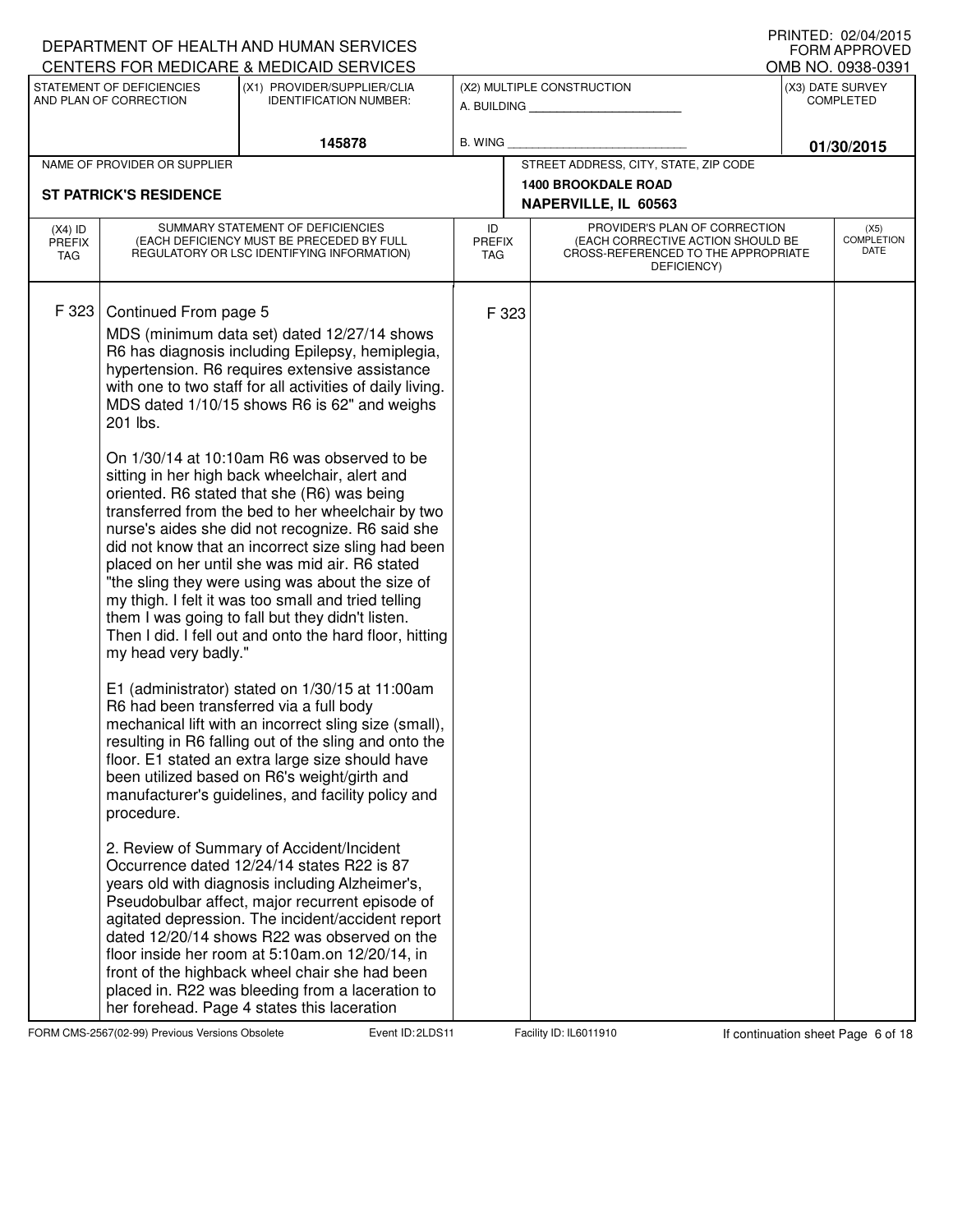|                                   |                                                     | DEPARTMENT OF HEALTH AND HUMAN SERVICES<br>CENTERS FOR MEDICARE & MEDICAID SERVICES                                                                                                                                                                                                                                                                                                                                                                                                                                                                                                                                                                                                                                                                                                                                                                                                    |                                   |                                                                                                                          | IIIIIIILD. VŁ/V≒/ŁVIJ<br><b>FORM APPROVED</b>             |
|-----------------------------------|-----------------------------------------------------|----------------------------------------------------------------------------------------------------------------------------------------------------------------------------------------------------------------------------------------------------------------------------------------------------------------------------------------------------------------------------------------------------------------------------------------------------------------------------------------------------------------------------------------------------------------------------------------------------------------------------------------------------------------------------------------------------------------------------------------------------------------------------------------------------------------------------------------------------------------------------------------|-----------------------------------|--------------------------------------------------------------------------------------------------------------------------|-----------------------------------------------------------|
|                                   | STATEMENT OF DEFICIENCIES<br>AND PLAN OF CORRECTION | (X1) PROVIDER/SUPPLIER/CLIA<br><b>IDENTIFICATION NUMBER:</b>                                                                                                                                                                                                                                                                                                                                                                                                                                                                                                                                                                                                                                                                                                                                                                                                                           |                                   | (X2) MULTIPLE CONSTRUCTION                                                                                               | OMB NO. 0938-0391<br>(X3) DATE SURVEY<br><b>COMPLETED</b> |
|                                   |                                                     |                                                                                                                                                                                                                                                                                                                                                                                                                                                                                                                                                                                                                                                                                                                                                                                                                                                                                        |                                   | A. BUILDING                                                                                                              |                                                           |
|                                   |                                                     | 145878                                                                                                                                                                                                                                                                                                                                                                                                                                                                                                                                                                                                                                                                                                                                                                                                                                                                                 | B. WING                           |                                                                                                                          | 01/30/2015                                                |
|                                   | NAME OF PROVIDER OR SUPPLIER                        |                                                                                                                                                                                                                                                                                                                                                                                                                                                                                                                                                                                                                                                                                                                                                                                                                                                                                        |                                   | STREET ADDRESS, CITY, STATE, ZIP CODE                                                                                    |                                                           |
|                                   | <b>ST PATRICK'S RESIDENCE</b>                       |                                                                                                                                                                                                                                                                                                                                                                                                                                                                                                                                                                                                                                                                                                                                                                                                                                                                                        |                                   | <b>1400 BROOKDALE ROAD</b><br>NAPERVILLE, IL 60563                                                                       |                                                           |
|                                   |                                                     |                                                                                                                                                                                                                                                                                                                                                                                                                                                                                                                                                                                                                                                                                                                                                                                                                                                                                        |                                   |                                                                                                                          |                                                           |
| $(X4)$ ID<br><b>PREFIX</b><br>TAG |                                                     | SUMMARY STATEMENT OF DEFICIENCIES<br>(EACH DEFICIENCY MUST BE PRECEDED BY FULL<br>REGULATORY OR LSC IDENTIFYING INFORMATION)                                                                                                                                                                                                                                                                                                                                                                                                                                                                                                                                                                                                                                                                                                                                                           | ID<br><b>PREFIX</b><br><b>TAG</b> | PROVIDER'S PLAN OF CORRECTION<br>(EACH CORRECTIVE ACTION SHOULD BE<br>CROSS-REFERENCED TO THE APPROPRIATE<br>DEFICIENCY) | (X5)<br><b>COMPLETION</b><br>DATE                         |
| F 323                             | Continued From page 6                               |                                                                                                                                                                                                                                                                                                                                                                                                                                                                                                                                                                                                                                                                                                                                                                                                                                                                                        | F 323                             |                                                                                                                          |                                                           |
|                                   | required 15 sutures to close.                       |                                                                                                                                                                                                                                                                                                                                                                                                                                                                                                                                                                                                                                                                                                                                                                                                                                                                                        |                                   |                                                                                                                          |                                                           |
|                                   | room while in the chair.                            | Review of R22's Fall Care Plan dated 11/05/14<br>(prior to the above fall) shows R22 is at risk for<br>falls related to dementia with impaired cognition<br>and balance/strength. The goal is for R22 to be<br>free from falls/injury related to falls. Some listed<br>approaches are "Do not put (R22) in her room<br>unattended unless in bed. Keep resident in<br>vicinity of TV room when up in chair for<br>supervision and diversional activity." These<br>interventions were not followed with the care of<br>R22. As indicated in E14's (LPN) witness<br>statement, R22 was left sitting alone in her room,<br>without supervision. On 1/29/15 at 11:15am E15<br>(R22's nurse's aide) said R22 gets agitated with<br>transfers and can become anxious at times. E15<br>stated R22 has been a high fall risk for at least a<br>couple years and should not be left alone in her |                                   |                                                                                                                          |                                                           |
|                                   | being a high fall risk.                             | E1 stated on 1/29/15 at 2:45pm that R22 should<br>not have been left in the room alone at 5:10am in<br>the morning. R22 requires supervision due to                                                                                                                                                                                                                                                                                                                                                                                                                                                                                                                                                                                                                                                                                                                                    |                                   |                                                                                                                          |                                                           |
|                                   | dementia and over active bladder.                   | R21 has diagnosis to include Alzheimer disease,                                                                                                                                                                                                                                                                                                                                                                                                                                                                                                                                                                                                                                                                                                                                                                                                                                        |                                   |                                                                                                                          |                                                           |
|                                   |                                                     | R21's nursing progress notes and 01/29/15 family<br>interview state R21 has long term frequent,<br>recurrent urinary tract infections (UTI).                                                                                                                                                                                                                                                                                                                                                                                                                                                                                                                                                                                                                                                                                                                                           |                                   |                                                                                                                          |                                                           |
|                                   |                                                     | R21's 2014 incident reports include 2 fall<br>incidents within a month with head injuries<br>requiring hospital medical intervention :                                                                                                                                                                                                                                                                                                                                                                                                                                                                                                                                                                                                                                                                                                                                                 |                                   |                                                                                                                          |                                                           |
|                                   | 1)                                                  | 5/17/14 at 11:35PM, found on the floor next to                                                                                                                                                                                                                                                                                                                                                                                                                                                                                                                                                                                                                                                                                                                                                                                                                                         |                                   |                                                                                                                          |                                                           |

FORM CMS-2567(02-99) Previous Versions Obsolete 2010 Event ID: 2LDS11 Facility ID: IL6011910 If continuation sheet Page 7 of 18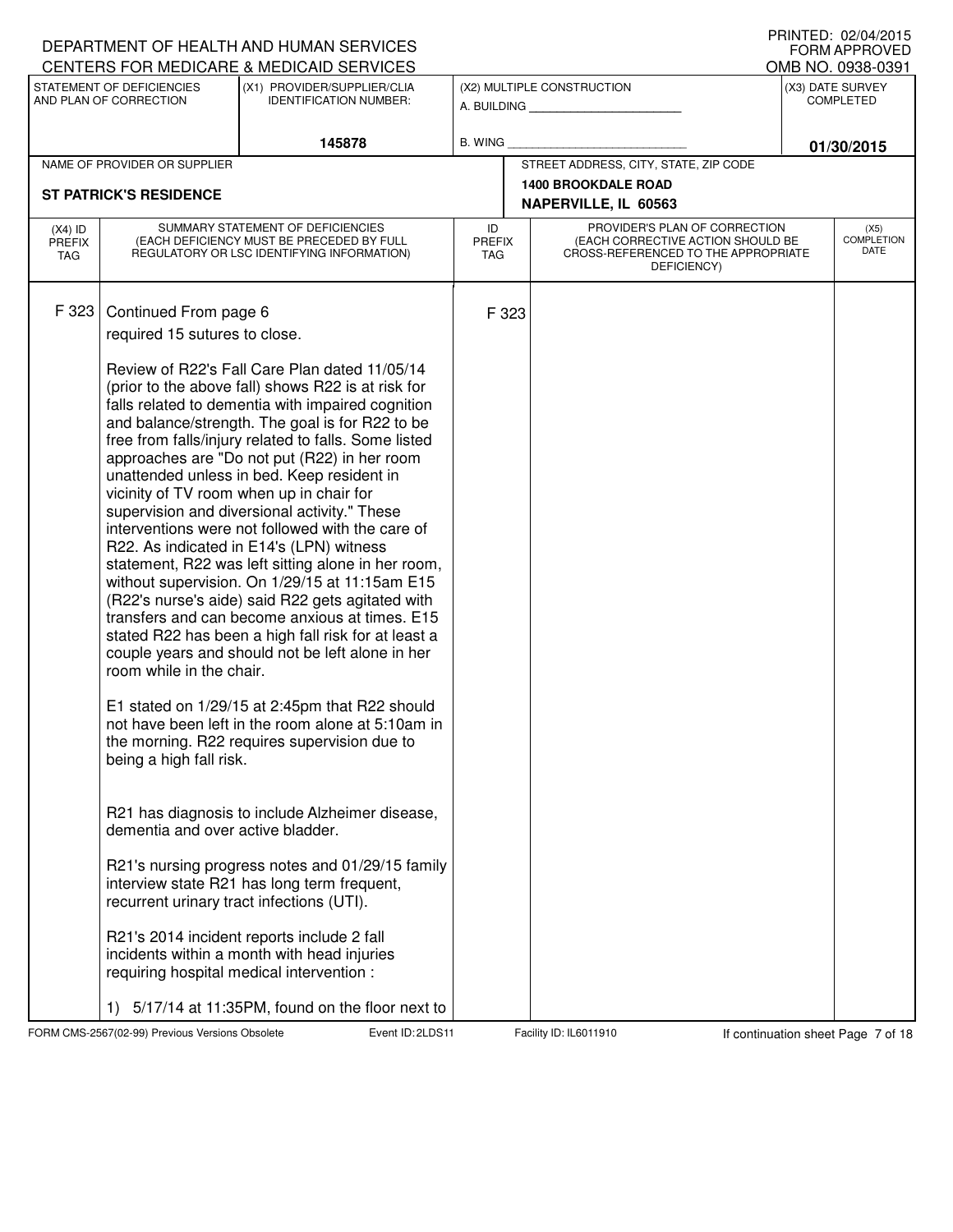|                                          |                                                                                                                                                                                                                                                           | DEPARTMENT OF HEALTH AND HUMAN SERVICES<br>CENTERS FOR MEDICARE & MEDICAID SERVICES                                                                                                                                                                                                                                                                                                                                                                                                                                                                                                                                                                                                                                                                                                                                                                                                                                                                                                                                                                                                                                                                                                                                                                                                                                                                            |                                   |                                                                                                                          | IIIIIIILLU. UZ/UH/ZUIJ<br><b>FORM APPROVED</b><br>OMB NO. 0938-0391 |
|------------------------------------------|-----------------------------------------------------------------------------------------------------------------------------------------------------------------------------------------------------------------------------------------------------------|----------------------------------------------------------------------------------------------------------------------------------------------------------------------------------------------------------------------------------------------------------------------------------------------------------------------------------------------------------------------------------------------------------------------------------------------------------------------------------------------------------------------------------------------------------------------------------------------------------------------------------------------------------------------------------------------------------------------------------------------------------------------------------------------------------------------------------------------------------------------------------------------------------------------------------------------------------------------------------------------------------------------------------------------------------------------------------------------------------------------------------------------------------------------------------------------------------------------------------------------------------------------------------------------------------------------------------------------------------------|-----------------------------------|--------------------------------------------------------------------------------------------------------------------------|---------------------------------------------------------------------|
|                                          | STATEMENT OF DEFICIENCIES<br>AND PLAN OF CORRECTION                                                                                                                                                                                                       | (X1) PROVIDER/SUPPLIER/CLIA<br><b>IDENTIFICATION NUMBER:</b>                                                                                                                                                                                                                                                                                                                                                                                                                                                                                                                                                                                                                                                                                                                                                                                                                                                                                                                                                                                                                                                                                                                                                                                                                                                                                                   |                                   | (X2) MULTIPLE CONSTRUCTION<br>A. BUILDING                                                                                | (X3) DATE SURVEY<br><b>COMPLETED</b>                                |
|                                          |                                                                                                                                                                                                                                                           | 145878                                                                                                                                                                                                                                                                                                                                                                                                                                                                                                                                                                                                                                                                                                                                                                                                                                                                                                                                                                                                                                                                                                                                                                                                                                                                                                                                                         | B. WING                           |                                                                                                                          | 01/30/2015                                                          |
|                                          | NAME OF PROVIDER OR SUPPLIER                                                                                                                                                                                                                              |                                                                                                                                                                                                                                                                                                                                                                                                                                                                                                                                                                                                                                                                                                                                                                                                                                                                                                                                                                                                                                                                                                                                                                                                                                                                                                                                                                |                                   | STREET ADDRESS, CITY, STATE, ZIP CODE                                                                                    |                                                                     |
|                                          | <b>ST PATRICK'S RESIDENCE</b>                                                                                                                                                                                                                             |                                                                                                                                                                                                                                                                                                                                                                                                                                                                                                                                                                                                                                                                                                                                                                                                                                                                                                                                                                                                                                                                                                                                                                                                                                                                                                                                                                |                                   | <b>1400 BROOKDALE ROAD</b><br>NAPERVILLE, IL 60563                                                                       |                                                                     |
| $(X4)$ ID<br><b>PREFIX</b><br><b>TAG</b> |                                                                                                                                                                                                                                                           | SUMMARY STATEMENT OF DEFICIENCIES<br>(EACH DEFICIENCY MUST BE PRECEDED BY FULL<br>REGULATORY OR LSC IDENTIFYING INFORMATION)                                                                                                                                                                                                                                                                                                                                                                                                                                                                                                                                                                                                                                                                                                                                                                                                                                                                                                                                                                                                                                                                                                                                                                                                                                   | ID<br><b>PREFIX</b><br><b>TAG</b> | PROVIDER'S PLAN OF CORRECTION<br>(EACH CORRECTIVE ACTION SHOULD BE<br>CROSS-REFERENCED TO THE APPROPRIATE<br>DEFICIENCY) | (X5)<br><b>COMPLETION</b><br>DATE                                   |
| F 323                                    | Continued From page 7<br>diagnosis to include UTI.<br>means to prevent future fall incidents.<br>incidents.<br>R21's 12/27/14 fall care plan include<br>interventions:<br>room<br>- requires one assist with ambulation<br>needed.<br>her fall care plan. | her bed with a 3cm laceration to the back of her<br>head and complaint of right sided pain. R21<br>required 6 staples to close the head laceration<br>and hospitalization 5/18 through 5/20/14 with<br>Facilities incident report documentation and<br>R21's care plan failed to include any follow-up<br>interventions to be initiated after this fall as a<br>2) 6/16/14 at 7:00PM, R21's wheel chair alarm<br>heard sounding, upon entering the bathroom,<br>R21 observed to fall and hit her head on the floor.<br>R21 sustained a 3cm laceration to the back of her<br>head and right knee swelling. R21 was attempting<br>to toilet self. R21 was sent to the hospital and<br>received 6 staples to close head laceration.<br>Facilities incident report documentation failed to<br>include any follow-up interventions to be initiated<br>after this fall as a means to prevent future fall<br>On 6/21/14, R21 was diagnosed with a UTI<br>(greater than 100,000 col of E-coli), based on a<br>6/20/14 urine culture and sensitivity test.<br>- not to be left alone and unsupervised in her<br>- provide toileting assistance upon rising, before<br>and after meals and at hs (night time) and as<br>- analyze falls to determine pattern/ trends.<br>R21's frequent / recurrent UTI's is not a part of<br>On 01/29/15 at 12:15PM, Z3 (R21's family), | F 323                             |                                                                                                                          |                                                                     |

FORM CMS-2567(02-99) Previous Versions Obsolete **2.2LDS Event ID: 2LDS11** Facility ID: IL6011910 If continuation sheet Page 8 of 18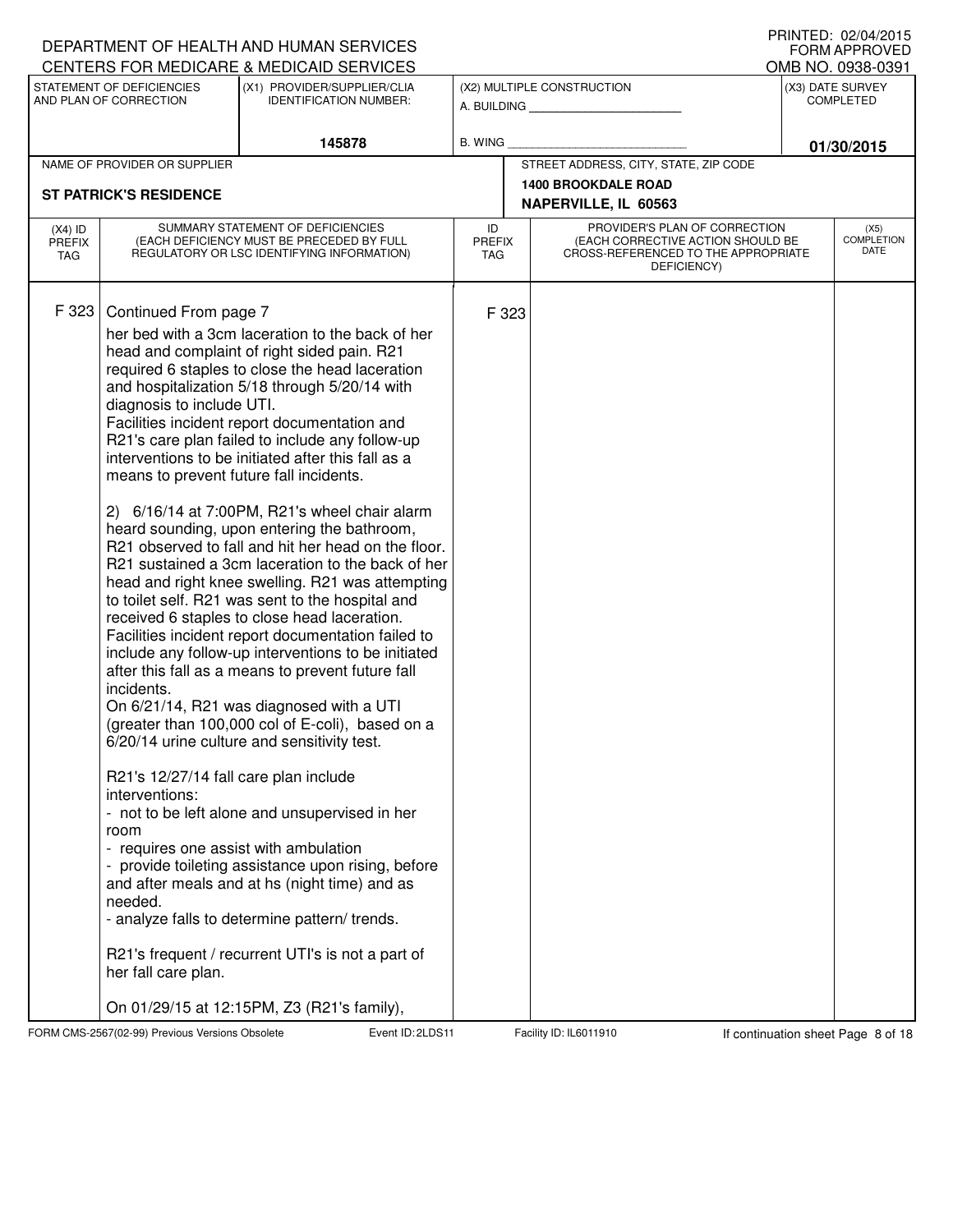|                            |                                                     | DEPARTMENT OF HEALTH AND HUMAN SERVICES<br>CENTERS FOR MEDICARE & MEDICAID SERVICES                                                                                                                                                                                                                                                                          |                                   |                                                                                                                          | IIUINILLY. VZ/V≒/ZVIJ<br>FORM APPROVED<br>OMB NO. 0938-0391 |
|----------------------------|-----------------------------------------------------|--------------------------------------------------------------------------------------------------------------------------------------------------------------------------------------------------------------------------------------------------------------------------------------------------------------------------------------------------------------|-----------------------------------|--------------------------------------------------------------------------------------------------------------------------|-------------------------------------------------------------|
|                            | STATEMENT OF DEFICIENCIES<br>AND PLAN OF CORRECTION | (X1) PROVIDER/SUPPLIER/CLIA<br><b>IDENTIFICATION NUMBER:</b>                                                                                                                                                                                                                                                                                                 |                                   | (X2) MULTIPLE CONSTRUCTION<br>A. BUILDING                                                                                | (X3) DATE SURVEY<br><b>COMPLETED</b>                        |
|                            |                                                     | 145878                                                                                                                                                                                                                                                                                                                                                       | <b>B. WING</b>                    |                                                                                                                          | 01/30/2015                                                  |
|                            | NAME OF PROVIDER OR SUPPLIER                        |                                                                                                                                                                                                                                                                                                                                                              |                                   | STREET ADDRESS, CITY, STATE, ZIP CODE                                                                                    |                                                             |
|                            | <b>ST PATRICK'S RESIDENCE</b>                       |                                                                                                                                                                                                                                                                                                                                                              |                                   | <b>1400 BROOKDALE ROAD</b><br>NAPERVILLE, IL 60563                                                                       |                                                             |
| $(X4)$ ID<br>PREFIX<br>TAG |                                                     | SUMMARY STATEMENT OF DEFICIENCIES<br>(EACH DEFICIENCY MUST BE PRECEDED BY FULL<br>REGULATORY OR LSC IDENTIFYING INFORMATION)                                                                                                                                                                                                                                 | ID<br><b>PREFIX</b><br><b>TAG</b> | PROVIDER'S PLAN OF CORRECTION<br>(EACH CORRECTIVE ACTION SHOULD BE<br>CROSS-REFERENCED TO THE APPROPRIATE<br>DEFICIENCY) | (X5)<br><b>COMPLETION</b><br>DATE                           |
| F 323                      | Continued From page 8<br>recurrent UTI's.           | stated, {R21} has had a life long problem with                                                                                                                                                                                                                                                                                                               | F 323                             |                                                                                                                          |                                                             |
|                            |                                                     | Z3 also stated when R21 has a UTI, her behavior<br>changes and she becomes more confused than<br>normal. R21 has progressive vascular dementia<br>and has become increasing more confused.                                                                                                                                                                   |                                   |                                                                                                                          |                                                             |
|                            | (BIMS).<br>bowel and bladder.                       | R21's 3/10/14 minimum data set assessment<br>(MDS), include a score of zero (severe cognitive<br>impairment), on the brief interview mental status<br>Requires extensive assistance by staff for<br>toileting and dressing and limited assistance from<br>staff with transfers and ambulation. This MDS<br>also states R21 is frequently incontinent of both |                                   |                                                                                                                          |                                                             |
|                            | bathroom.                                           | R21's care plan also documented on 4/22/14,<br>R21 attempted self toileting and fell in the                                                                                                                                                                                                                                                                  |                                   |                                                                                                                          |                                                             |
|                            |                                                     | R15 admitted to facility 6/26/14 with history of<br>pre-admission falls and fractures. R15 has<br>diagnosis including Senile Psychosis, anxiety and<br>personal falls with dorsal vertebrae fracture.                                                                                                                                                        |                                   |                                                                                                                          |                                                             |
|                            | dressing and ambulation.                            | R15's 7/08/14 and 01/06/15 MDS document<br>requires staff assistance with transfers, toileting,                                                                                                                                                                                                                                                              |                                   |                                                                                                                          |                                                             |
|                            | was doubled to 0.5mg daily.                         | R15 was started on anti-psychotic medications<br>(Risperdal 0.25mg daily), 10/29/14 related to<br>paranoid behaviors. On 11/05/14, R15's Risperdal                                                                                                                                                                                                           |                                   |                                                                                                                          |                                                             |
|                            |                                                     | R15's 11/24/14 nursing progress notes include:<br>at 9:25PM, while the nurse aide was making<br>R15's bed linen, R15 slid out of her wheel chair.                                                                                                                                                                                                            |                                   |                                                                                                                          |                                                             |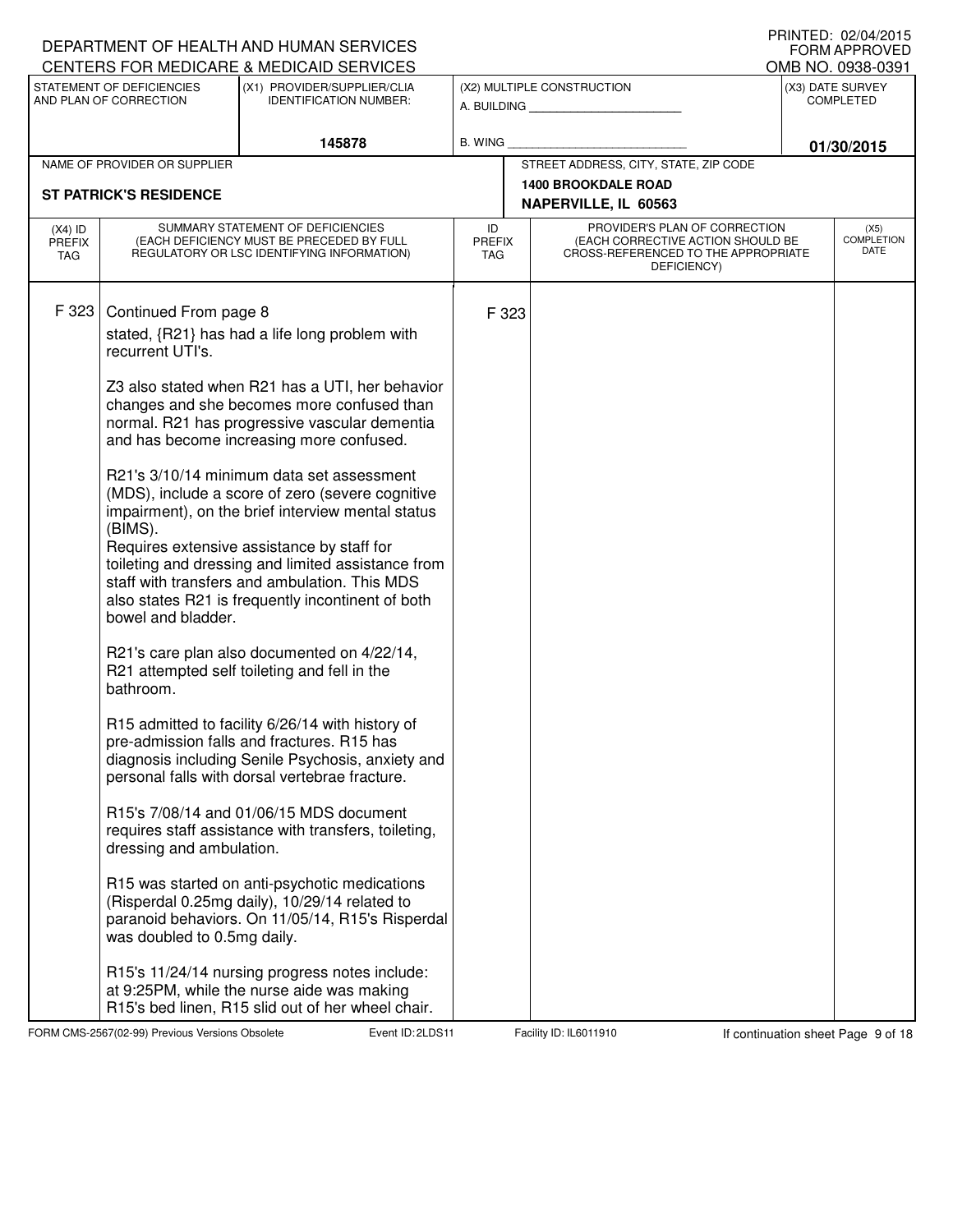|                                          |                                                                                                                                       | DEPARTMENT OF HEALTH AND HUMAN SERVICES<br>CENTERS FOR MEDICARE & MEDICAID SERVICES                                                                                                                                                                                                                                                                                                                                                                                                                                                                                                                                                                                                                                                                                                                                                                                                                                                                                                                                                                                                                                                                                                                                                                                 |                            |                |                                                                                                                          |                  | FORM APPROVED<br>OMB NO. 0938-0391  |
|------------------------------------------|---------------------------------------------------------------------------------------------------------------------------------------|---------------------------------------------------------------------------------------------------------------------------------------------------------------------------------------------------------------------------------------------------------------------------------------------------------------------------------------------------------------------------------------------------------------------------------------------------------------------------------------------------------------------------------------------------------------------------------------------------------------------------------------------------------------------------------------------------------------------------------------------------------------------------------------------------------------------------------------------------------------------------------------------------------------------------------------------------------------------------------------------------------------------------------------------------------------------------------------------------------------------------------------------------------------------------------------------------------------------------------------------------------------------|----------------------------|----------------|--------------------------------------------------------------------------------------------------------------------------|------------------|-------------------------------------|
|                                          | STATEMENT OF DEFICIENCIES<br>AND PLAN OF CORRECTION                                                                                   | (X1) PROVIDER/SUPPLIER/CLIA<br><b>IDENTIFICATION NUMBER:</b>                                                                                                                                                                                                                                                                                                                                                                                                                                                                                                                                                                                                                                                                                                                                                                                                                                                                                                                                                                                                                                                                                                                                                                                                        |                            |                | (X2) MULTIPLE CONSTRUCTION<br>A. BUILDING <b>A.</b> BUILDING                                                             | (X3) DATE SURVEY | COMPLETED                           |
|                                          |                                                                                                                                       | 145878                                                                                                                                                                                                                                                                                                                                                                                                                                                                                                                                                                                                                                                                                                                                                                                                                                                                                                                                                                                                                                                                                                                                                                                                                                                              | <b>B. WING</b>             |                |                                                                                                                          |                  | 01/30/2015                          |
|                                          | NAME OF PROVIDER OR SUPPLIER                                                                                                          |                                                                                                                                                                                                                                                                                                                                                                                                                                                                                                                                                                                                                                                                                                                                                                                                                                                                                                                                                                                                                                                                                                                                                                                                                                                                     |                            |                | STREET ADDRESS, CITY, STATE, ZIP CODE                                                                                    |                  |                                     |
|                                          | <b>ST PATRICK'S RESIDENCE</b>                                                                                                         |                                                                                                                                                                                                                                                                                                                                                                                                                                                                                                                                                                                                                                                                                                                                                                                                                                                                                                                                                                                                                                                                                                                                                                                                                                                                     |                            |                | <b>1400 BROOKDALE ROAD</b><br>NAPERVILLE, IL 60563                                                                       |                  |                                     |
| $(X4)$ ID<br><b>PREFIX</b><br><b>TAG</b> |                                                                                                                                       | SUMMARY STATEMENT OF DEFICIENCIES<br>(EACH DEFICIENCY MUST BE PRECEDED BY FULL<br>REGULATORY OR LSC IDENTIFYING INFORMATION)                                                                                                                                                                                                                                                                                                                                                                                                                                                                                                                                                                                                                                                                                                                                                                                                                                                                                                                                                                                                                                                                                                                                        | ID<br><b>PREFIX</b><br>TAG |                | PROVIDER'S PLAN OF CORRECTION<br>(EACH CORRECTIVE ACTION SHOULD BE<br>CROSS-REFERENCED TO THE APPROPRIATE<br>DEFICIENCY) |                  | (X5)<br><b>COMPLETION</b><br>DATE   |
| F 323<br>F 329<br>$SS = E$               | Continued From page 9<br>initiated to prevent further incidents.<br>UNNECESSARY DRUGS<br>combinations of the reasons above.<br>drugs. | The notes include presence of three pillows, a<br>purse and other personal items being present in<br>R15's wheel chair that prevented R15 from being<br>able to sit all the way back in the chair properly.<br>R15's care plan and medical records failed to<br>document post 11/24/15 fall, interventions<br>483.25(I) DRUG REGIMEN IS FREE FROM<br>Each resident's drug regimen must be free from<br>unnecessary drugs. An unnecessary drug is any<br>drug when used in excessive dose (including<br>duplicate therapy); or for excessive duration; or<br>without adequate monitoring; or without adequate<br>indications for its use; or in the presence of<br>adverse consequences which indicate the dose<br>should be reduced or discontinued; or any<br>Based on a comprehensive assessment of a<br>resident, the facility must ensure that residents<br>who have not used antipsychotic drugs are not<br>given these drugs unless antipsychotic drug<br>therapy is necessary to treat a specific condition<br>as diagnosed and documented in the clinical<br>record; and residents who use antipsychotic<br>drugs receive gradual dose reductions, and<br>behavioral interventions, unless clinically<br>contraindicated, in an effort to discontinue these |                            | F 323<br>F 329 |                                                                                                                          |                  |                                     |
|                                          | FORM CMS-2567(02-99) Previous Versions Obsolete                                                                                       | This REQUIREMENT is not met as evidenced<br>Event ID: 2LDS11                                                                                                                                                                                                                                                                                                                                                                                                                                                                                                                                                                                                                                                                                                                                                                                                                                                                                                                                                                                                                                                                                                                                                                                                        |                            |                | Facility ID: IL6011910                                                                                                   |                  | If continuation sheet Page 10 of 18 |

DEPARTMENT OF HEALTH AND HUMAN SERVICES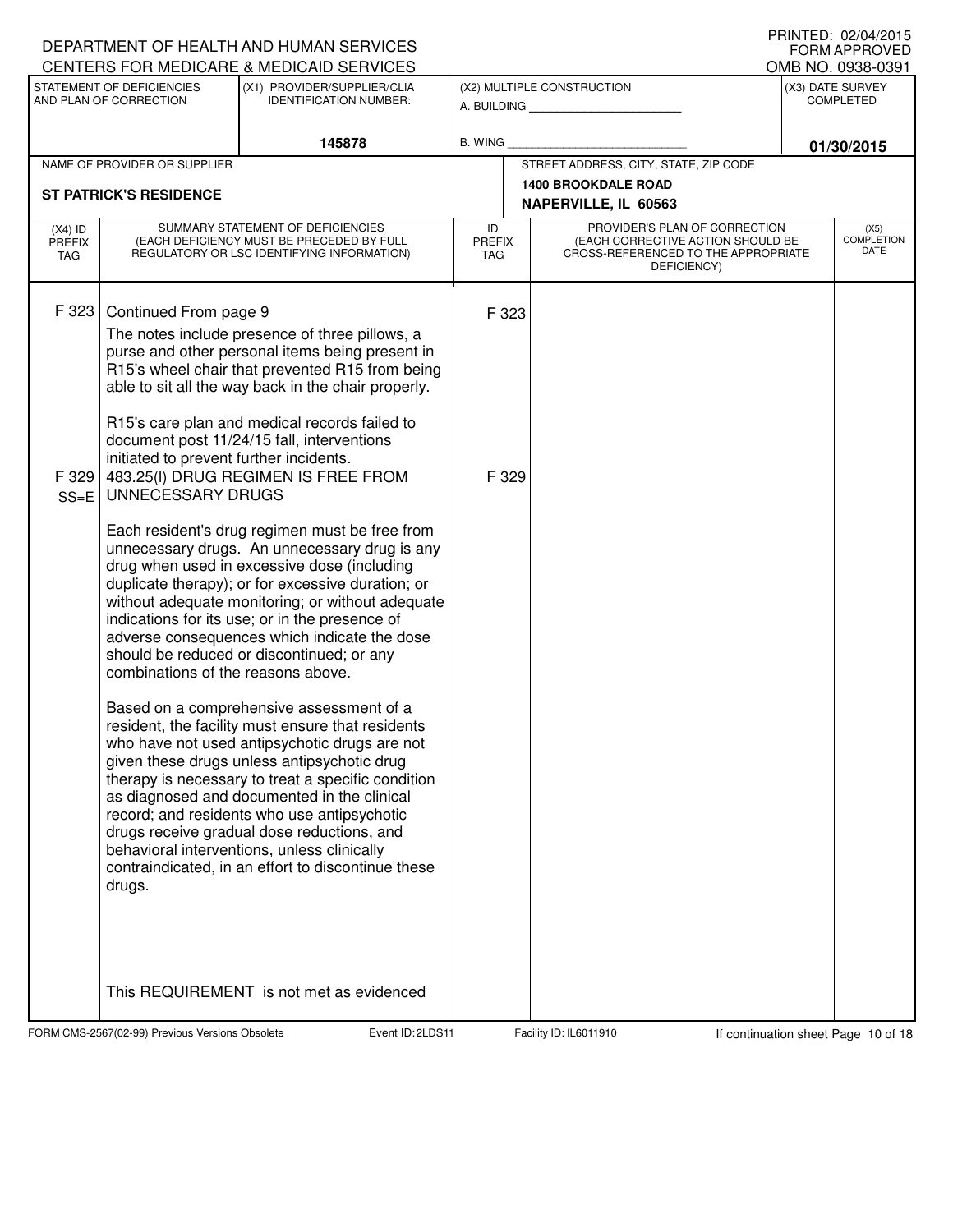|                                   |                                                                                                                                                                                                                                                                        | DEPARTMENT OF HEALTH AND HUMAN SERVICES<br>CENTERS FOR MEDICARE & MEDICAID SERVICES                                                                                                                                                                                                                                                                                                                                                                                                                                                                                                                                                                                                                                                                                                                                                                                                                                                                                                                                                                                                                                                                                                                                                                                                 |                            |       |                                                                                                                          | FORM APPROVED<br>OMB NO. 0938-0391 |
|-----------------------------------|------------------------------------------------------------------------------------------------------------------------------------------------------------------------------------------------------------------------------------------------------------------------|-------------------------------------------------------------------------------------------------------------------------------------------------------------------------------------------------------------------------------------------------------------------------------------------------------------------------------------------------------------------------------------------------------------------------------------------------------------------------------------------------------------------------------------------------------------------------------------------------------------------------------------------------------------------------------------------------------------------------------------------------------------------------------------------------------------------------------------------------------------------------------------------------------------------------------------------------------------------------------------------------------------------------------------------------------------------------------------------------------------------------------------------------------------------------------------------------------------------------------------------------------------------------------------|----------------------------|-------|--------------------------------------------------------------------------------------------------------------------------|------------------------------------|
|                                   | STATEMENT OF DEFICIENCIES                                                                                                                                                                                                                                              | (X1) PROVIDER/SUPPLIER/CLIA                                                                                                                                                                                                                                                                                                                                                                                                                                                                                                                                                                                                                                                                                                                                                                                                                                                                                                                                                                                                                                                                                                                                                                                                                                                         |                            |       | (X2) MULTIPLE CONSTRUCTION                                                                                               | (X3) DATE SURVEY                   |
|                                   | AND PLAN OF CORRECTION                                                                                                                                                                                                                                                 | <b>IDENTIFICATION NUMBER:</b>                                                                                                                                                                                                                                                                                                                                                                                                                                                                                                                                                                                                                                                                                                                                                                                                                                                                                                                                                                                                                                                                                                                                                                                                                                                       |                            |       | A. BUILDING <b>A. BUILDING</b>                                                                                           | <b>COMPLETED</b>                   |
|                                   |                                                                                                                                                                                                                                                                        | 145878                                                                                                                                                                                                                                                                                                                                                                                                                                                                                                                                                                                                                                                                                                                                                                                                                                                                                                                                                                                                                                                                                                                                                                                                                                                                              | <b>B. WING</b>             |       |                                                                                                                          | 01/30/2015                         |
|                                   | NAME OF PROVIDER OR SUPPLIER                                                                                                                                                                                                                                           |                                                                                                                                                                                                                                                                                                                                                                                                                                                                                                                                                                                                                                                                                                                                                                                                                                                                                                                                                                                                                                                                                                                                                                                                                                                                                     |                            |       | STREET ADDRESS, CITY, STATE, ZIP CODE                                                                                    |                                    |
|                                   | <b>ST PATRICK'S RESIDENCE</b>                                                                                                                                                                                                                                          |                                                                                                                                                                                                                                                                                                                                                                                                                                                                                                                                                                                                                                                                                                                                                                                                                                                                                                                                                                                                                                                                                                                                                                                                                                                                                     |                            |       | <b>1400 BROOKDALE ROAD</b>                                                                                               |                                    |
|                                   |                                                                                                                                                                                                                                                                        |                                                                                                                                                                                                                                                                                                                                                                                                                                                                                                                                                                                                                                                                                                                                                                                                                                                                                                                                                                                                                                                                                                                                                                                                                                                                                     |                            |       | NAPERVILLE, IL 60563                                                                                                     |                                    |
| $(X4)$ ID<br><b>PREFIX</b><br>TAG |                                                                                                                                                                                                                                                                        | SUMMARY STATEMENT OF DEFICIENCIES<br>(EACH DEFICIENCY MUST BE PRECEDED BY FULL<br>REGULATORY OR LSC IDENTIFYING INFORMATION)                                                                                                                                                                                                                                                                                                                                                                                                                                                                                                                                                                                                                                                                                                                                                                                                                                                                                                                                                                                                                                                                                                                                                        | ID<br>PREFIX<br><b>TAG</b> |       | PROVIDER'S PLAN OF CORRECTION<br>(EACH CORRECTIVE ACTION SHOULD BE<br>CROSS-REFERENCED TO THE APPROPRIATE<br>DEFICIENCY) | (X5)<br><b>COMPLETION</b><br>DATE  |
| F 329                             | Continued From page 10<br>by:<br>psychotropic medication).<br>side effect of the increased dose of<br>the supplemental sample, R30.<br>The findings include:<br>his chair in the room.<br>psychotropic medications. There is no<br>are being treated with haloperidol. | Based on observation, record review and<br>interview the facility failed to identify specific<br>target behaviors, non pharmalogical interventions<br>and medication reduction programs for the use<br>This applies to (4) of (9) residents evaluated for<br>the use of psychotropic medication in the sample<br>of 29 residents, R11, R3, R17 and R4. The facility<br>also failed to assess and monitor the possible<br>antidepressant medication and failed to notify the<br>physician regarding a change of condition<br>(sleeping all day and no verbal response) for<br>about two weeks duration for 1 of 1 resident in<br>On 1/27/15 at 11:00 am R11 had a blank stare in<br>his look. His extremities were stiff when seated in<br>R11's current physician orders showed he is<br>receiving multiple psychotropic medications<br>including: Clonazepam 0.25 mg twice daily;<br>Valproic Acid 500 mg twice daily; and Trazadone<br>50 mg daily. On 1/3/15 antipsychotic medication<br>Haloperidol 1 mg twice daily added to the<br>assessment to show what are the behaviors that<br>R11's 1/28/15 psychotropic drug assessment<br>showed he has delusions, pacing, combative and<br>resistive with care, wandering, and physically<br>aggressive towards others. There is no |                            | F 329 |                                                                                                                          |                                    |
|                                   |                                                                                                                                                                                                                                                                        | documentation to show why R11 is demonstrating                                                                                                                                                                                                                                                                                                                                                                                                                                                                                                                                                                                                                                                                                                                                                                                                                                                                                                                                                                                                                                                                                                                                                                                                                                      |                            |       |                                                                                                                          |                                    |

FORM CMS-2567(02-99) Previous Versions Obsolete 21 Event ID: 2LDS11 Facility ID: IL6011910 If continuation sheet Page 11 of 18

DEPARTMENT OF HEALTH AND HUMAN SERVICES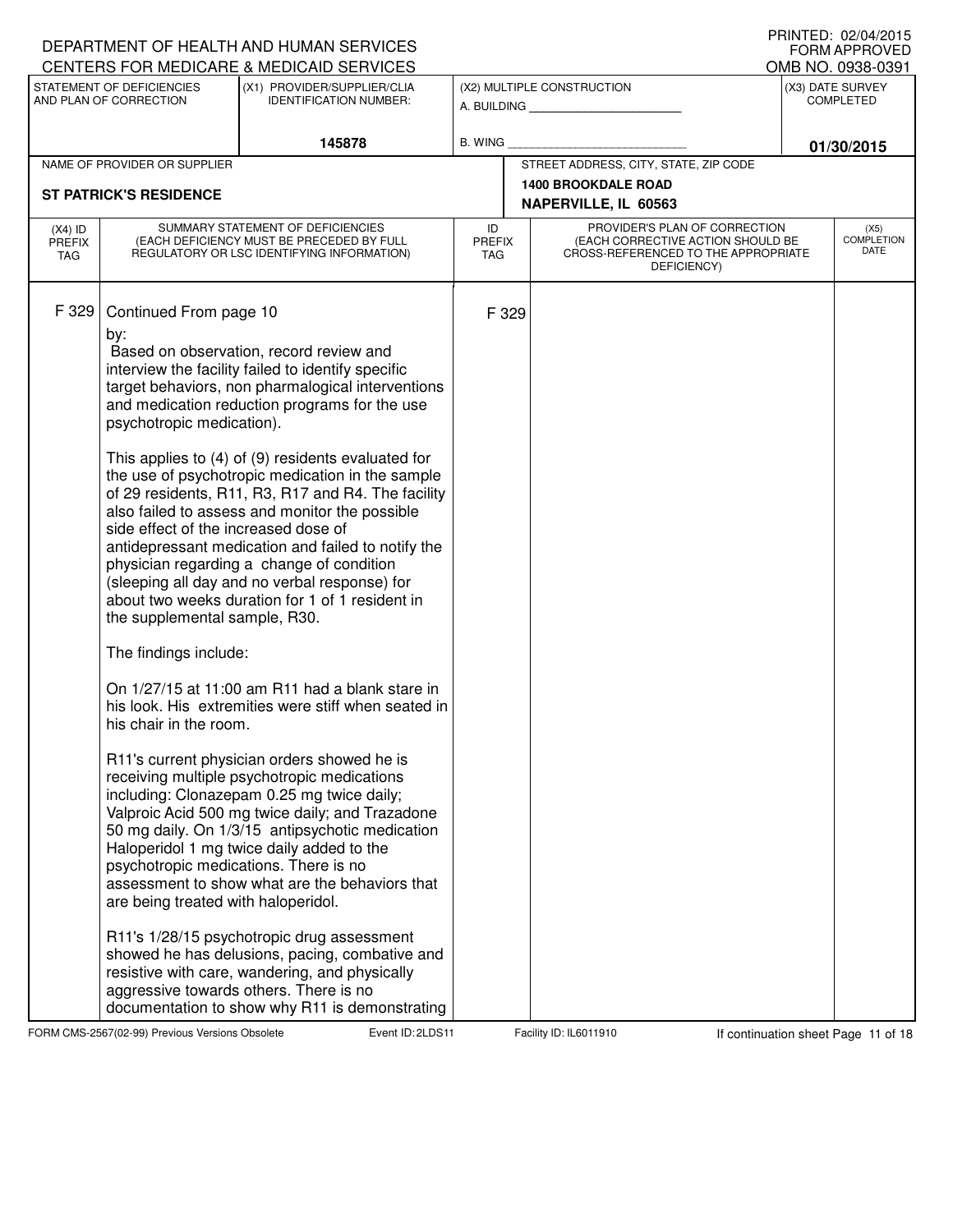|                                   |                                            | DEPARTMENT OF HEALTH AND HUMAN SERVICES<br>CENTERS FOR MEDICARE & MEDICAID SERVICES                                                                                                                                                                                                                                                                                                                                                                                                                                                                                                                                                                                                                                                                                                                                                                                                                                                                                                                                                                                                                                                        |                            |       |                                                                                                                          | FORM APPROVED<br>OMB NO. 0938-0391 |
|-----------------------------------|--------------------------------------------|--------------------------------------------------------------------------------------------------------------------------------------------------------------------------------------------------------------------------------------------------------------------------------------------------------------------------------------------------------------------------------------------------------------------------------------------------------------------------------------------------------------------------------------------------------------------------------------------------------------------------------------------------------------------------------------------------------------------------------------------------------------------------------------------------------------------------------------------------------------------------------------------------------------------------------------------------------------------------------------------------------------------------------------------------------------------------------------------------------------------------------------------|----------------------------|-------|--------------------------------------------------------------------------------------------------------------------------|------------------------------------|
|                                   | STATEMENT OF DEFICIENCIES                  | (X1) PROVIDER/SUPPLIER/CLIA                                                                                                                                                                                                                                                                                                                                                                                                                                                                                                                                                                                                                                                                                                                                                                                                                                                                                                                                                                                                                                                                                                                |                            |       | (X2) MULTIPLE CONSTRUCTION                                                                                               | (X3) DATE SURVEY                   |
|                                   | AND PLAN OF CORRECTION                     | <b>IDENTIFICATION NUMBER:</b>                                                                                                                                                                                                                                                                                                                                                                                                                                                                                                                                                                                                                                                                                                                                                                                                                                                                                                                                                                                                                                                                                                              |                            |       | A. BUILDING <b>A.</b> BUILDING                                                                                           | <b>COMPLETED</b>                   |
|                                   |                                            | 145878                                                                                                                                                                                                                                                                                                                                                                                                                                                                                                                                                                                                                                                                                                                                                                                                                                                                                                                                                                                                                                                                                                                                     | <b>B. WING</b>             |       |                                                                                                                          | 01/30/2015                         |
|                                   | NAME OF PROVIDER OR SUPPLIER               |                                                                                                                                                                                                                                                                                                                                                                                                                                                                                                                                                                                                                                                                                                                                                                                                                                                                                                                                                                                                                                                                                                                                            |                            |       | STREET ADDRESS, CITY, STATE, ZIP CODE                                                                                    |                                    |
|                                   | <b>ST PATRICK'S RESIDENCE</b>              |                                                                                                                                                                                                                                                                                                                                                                                                                                                                                                                                                                                                                                                                                                                                                                                                                                                                                                                                                                                                                                                                                                                                            |                            |       | <b>1400 BROOKDALE ROAD</b>                                                                                               |                                    |
|                                   |                                            |                                                                                                                                                                                                                                                                                                                                                                                                                                                                                                                                                                                                                                                                                                                                                                                                                                                                                                                                                                                                                                                                                                                                            |                            |       | NAPERVILLE, IL 60563                                                                                                     |                                    |
| $(X4)$ ID<br><b>PREFIX</b><br>TAG |                                            | SUMMARY STATEMENT OF DEFICIENCIES<br>(EACH DEFICIENCY MUST BE PRECEDED BY FULL<br>REGULATORY OR LSC IDENTIFYING INFORMATION)                                                                                                                                                                                                                                                                                                                                                                                                                                                                                                                                                                                                                                                                                                                                                                                                                                                                                                                                                                                                               | ID<br>PREFIX<br><b>TAG</b> |       | PROVIDER'S PLAN OF CORRECTION<br>(EACH CORRECTIVE ACTION SHOULD BE<br>CROSS-REFERENCED TO THE APPROPRIATE<br>DEFICIENCY) | (X5)<br><b>COMPLETION</b><br>DATE  |
| F 329                             | Continued From page 11<br>these behaviors. | On 1/30/15 at 1:15 PM E16 (Assistant Director of                                                                                                                                                                                                                                                                                                                                                                                                                                                                                                                                                                                                                                                                                                                                                                                                                                                                                                                                                                                                                                                                                           |                            | F 329 |                                                                                                                          |                                    |
|                                   | behavior occurrence analysis.              | Nurses) stated R11 grabs people, not just staff,<br>but family and others coming off the elevator. R11<br>is difficult to be redirected. The facility had no<br>documentation to show qualitative, quantitative                                                                                                                                                                                                                                                                                                                                                                                                                                                                                                                                                                                                                                                                                                                                                                                                                                                                                                                            |                            |       |                                                                                                                          |                                    |
|                                   | any drug reduction plan.                   | R11's 12/31/14 psychotropic drug use care plan<br>interventions did not identify any specific target<br>behaviors, non-pharmacological interventions, or<br>According to the medical record R17 is an 84<br>year old female with diagnoses including<br>Depression and Dementia. The physician's<br>orders in R17's record include the anti-psychotic<br>medication Seroquel 12.5 milligrams (mg) two<br>times per day and 50 mg and bedtime. However,<br>the only behaviors being tracked in the record are<br>anxiety and agitation. On 12/03/14 R17 was seen<br>by Z2 (psychiatrist). Z2's progress note stated<br>R17 has no agitation or aggression reported. On<br>12/28/14 Z2 saw R17 and wrote staff reports no<br>behavior changes or any episodes of aggression.<br>On the mental status exam Z2 documented R17<br>as having no delusions or hallucinations. Further<br>review of the documentation did not indicate a<br>psychiatric medication reduction plan is in place<br>for R17. There was also no assessment in the<br>record for the use of psychotropic medications<br>found (to support the use of Seroquel for R17.) |                            |       |                                                                                                                          |                                    |
|                                   |                                            | According to the medical record R4 is an 88 year<br>old female hospice resident with diagnoses<br>including Alzheimer's Dementia with behaviors.<br>R4's medication orders include the anti-psychotic<br>medication risperdal 0.75mg every morning and<br>0.5mg every evening. R4's record also contained                                                                                                                                                                                                                                                                                                                                                                                                                                                                                                                                                                                                                                                                                                                                                                                                                                  |                            |       |                                                                                                                          |                                    |

FORM CMS-2567(02-99) Previous Versions Obsolete 2.0 Event ID: 2LDS 11 Facility ID: IL6011910 If continuation sheet Page 12 of 18

DEPARTMENT OF HEALTH AND HUMAN SERVICES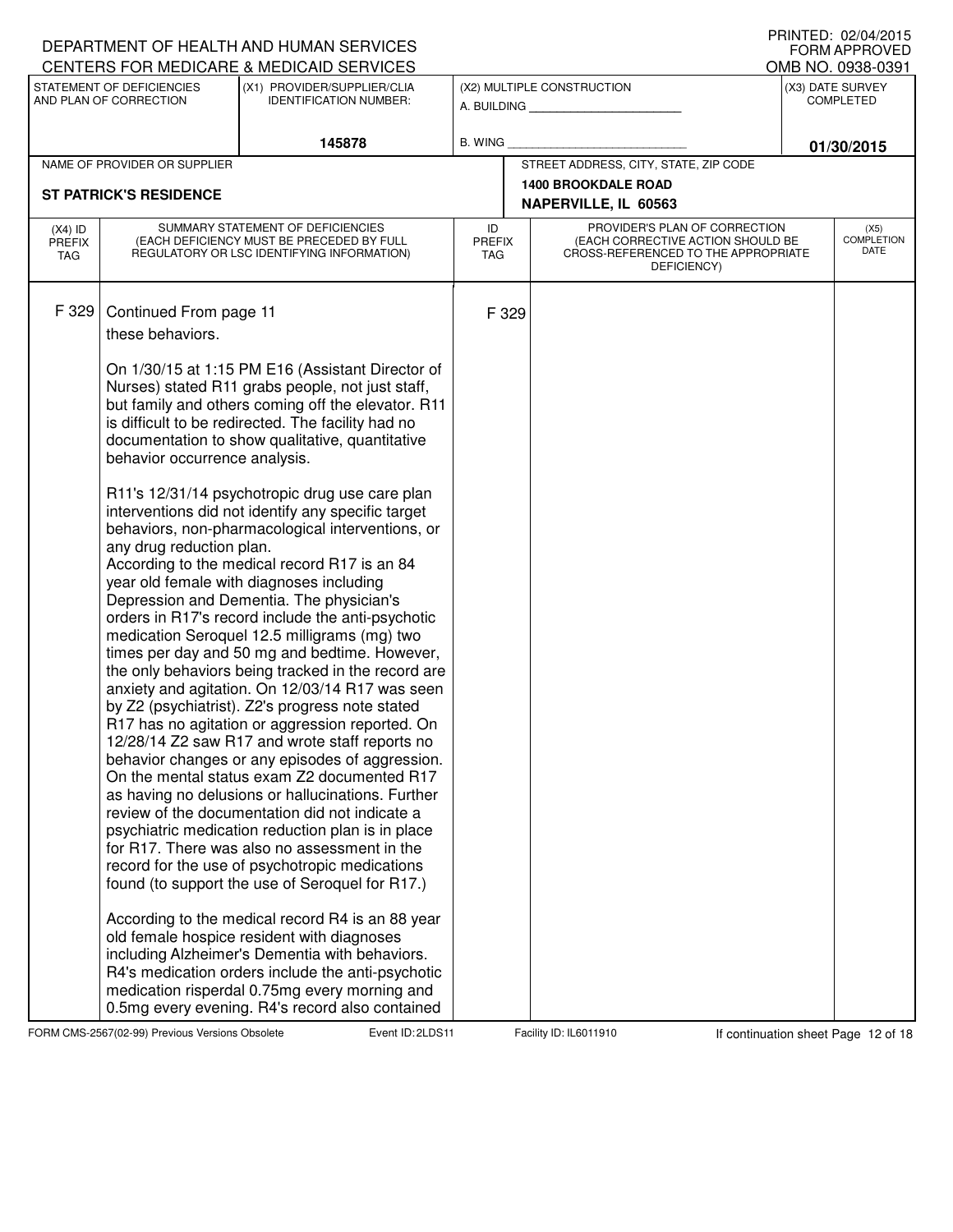|                                          |                                                | DEPARTMENT OF HEALTH AND HUMAN SERVICES                                                                                                                                                                                                                                                                                                                                                                                                                                                                                                                                                                                                                                                                                                                                                                                                                                                                                                                                                                                                                                                                                                                                                                                                                                                                                                                                                                                                          |                            |       |                                                                                                                          | FORM APPROVED                         |
|------------------------------------------|------------------------------------------------|--------------------------------------------------------------------------------------------------------------------------------------------------------------------------------------------------------------------------------------------------------------------------------------------------------------------------------------------------------------------------------------------------------------------------------------------------------------------------------------------------------------------------------------------------------------------------------------------------------------------------------------------------------------------------------------------------------------------------------------------------------------------------------------------------------------------------------------------------------------------------------------------------------------------------------------------------------------------------------------------------------------------------------------------------------------------------------------------------------------------------------------------------------------------------------------------------------------------------------------------------------------------------------------------------------------------------------------------------------------------------------------------------------------------------------------------------|----------------------------|-------|--------------------------------------------------------------------------------------------------------------------------|---------------------------------------|
|                                          | STATEMENT OF DEFICIENCIES                      | CENTERS FOR MEDICARE & MEDICAID SERVICES<br>(X1) PROVIDER/SUPPLIER/CLIA                                                                                                                                                                                                                                                                                                                                                                                                                                                                                                                                                                                                                                                                                                                                                                                                                                                                                                                                                                                                                                                                                                                                                                                                                                                                                                                                                                          |                            |       | (X2) MULTIPLE CONSTRUCTION                                                                                               | OMB NO. 0938-0391<br>(X3) DATE SURVEY |
|                                          | AND PLAN OF CORRECTION                         | <b>IDENTIFICATION NUMBER:</b>                                                                                                                                                                                                                                                                                                                                                                                                                                                                                                                                                                                                                                                                                                                                                                                                                                                                                                                                                                                                                                                                                                                                                                                                                                                                                                                                                                                                                    |                            |       | A. BUILDING                                                                                                              | <b>COMPLETED</b>                      |
|                                          |                                                | 145878                                                                                                                                                                                                                                                                                                                                                                                                                                                                                                                                                                                                                                                                                                                                                                                                                                                                                                                                                                                                                                                                                                                                                                                                                                                                                                                                                                                                                                           | <b>B. WING</b>             |       |                                                                                                                          | 01/30/2015                            |
|                                          | NAME OF PROVIDER OR SUPPLIER                   |                                                                                                                                                                                                                                                                                                                                                                                                                                                                                                                                                                                                                                                                                                                                                                                                                                                                                                                                                                                                                                                                                                                                                                                                                                                                                                                                                                                                                                                  |                            |       | STREET ADDRESS, CITY, STATE, ZIP CODE                                                                                    |                                       |
|                                          | <b>ST PATRICK'S RESIDENCE</b>                  |                                                                                                                                                                                                                                                                                                                                                                                                                                                                                                                                                                                                                                                                                                                                                                                                                                                                                                                                                                                                                                                                                                                                                                                                                                                                                                                                                                                                                                                  |                            |       | <b>1400 BROOKDALE ROAD</b><br>NAPERVILLE, IL 60563                                                                       |                                       |
| $(X4)$ ID<br><b>PREFIX</b><br><b>TAG</b> |                                                | SUMMARY STATEMENT OF DEFICIENCIES<br>(EACH DEFICIENCY MUST BE PRECEDED BY FULL<br>REGULATORY OR LSC IDENTIFYING INFORMATION)                                                                                                                                                                                                                                                                                                                                                                                                                                                                                                                                                                                                                                                                                                                                                                                                                                                                                                                                                                                                                                                                                                                                                                                                                                                                                                                     | ID<br><b>PREFIX</b><br>TAG |       | PROVIDER'S PLAN OF CORRECTION<br>(EACH CORRECTIVE ACTION SHOULD BE<br>CROSS-REFERENCED TO THE APPROPRIATE<br>DEFICIENCY) | (X5)<br><b>COMPLETION</b><br>DATE     |
| F 329                                    | Continued From page 12<br>thinking.<br>record. | behavioral tracking. The tracking for November<br>2014 lists behaviors of "anxiety/agitation",<br>"withdrawn" and "increased confusion". Tracking<br>for December 2014 included behaviors of<br>"agitation/anxiety", "hallucinations" and<br>"withdrawn". R4 has no psychiatric assessment in<br>the record to support the use of an antipsychotic<br>medication. R4 also has no plan in the record to<br>reduce or eliminate the use of risperdal. Z3<br>(psychiatrist) documented on 01/21/15 that R4<br>has intermittent delusional thinking but there is no<br>information of what the delusions are nor is there<br>behavioral tracking in the record for delusional<br>According to the medical record R3 is an 86 year<br>old female with diagnoses including dementia<br>with behavioral disturbance and senile psychosis.<br>R3 is currently receiving the anti-psychotic<br>medication, Seroquel 25mg two times per day<br>and 50mg at bedtime. R3's record does not<br>include a psychiatric assessment for the use of<br>Seroquel. There are no identified behaviors to<br>support the use of Seroquel but the facility<br>behavior tracking sheet lists increased confusion,<br>resistance to care, screaming/agitation and<br>withdrawn on R3's tracking sheet. R3's record<br>also does not include any interventions that have<br>been employed prior to the use of Seroquel and<br>there is no medication reduction plan in the |                            | F 329 |                                                                                                                          |                                       |
|                                          |                                                | On 01-29-15 at 11:08 AM, R 30 was sitting in his<br>wheelchair asleep. Z 1 (family member) said he's<br>(R 30) has been like this for two weeks now. He<br>sleeps all day now and he cannot even open his<br>eyes. He was in two different antidepressants one                                                                                                                                                                                                                                                                                                                                                                                                                                                                                                                                                                                                                                                                                                                                                                                                                                                                                                                                                                                                                                                                                                                                                                                   |                            |       |                                                                                                                          |                                       |

DEPARTMENT OF HEALTH AND HUMAN SERVICES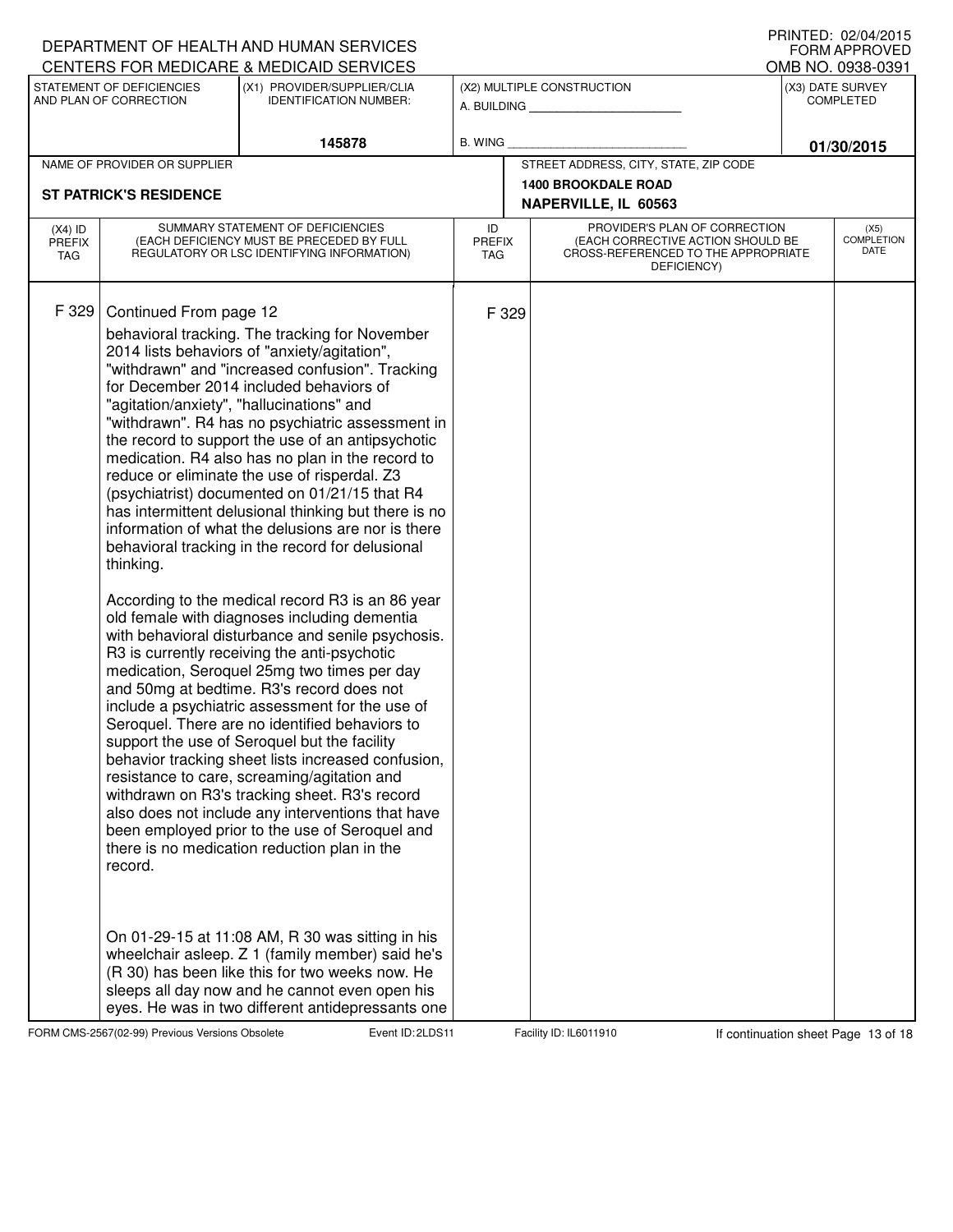|                                          |                                                                                                                              | DEPARTMENT OF HEALTH AND HUMAN SERVICES                                                                                                                                                                                                                                                                                                                                                                                                                                                                                                                          |                                   |                                                                                                                          | IIIIIIILLU. UZ/UH/ZUIJ<br>FORM APPROVED |
|------------------------------------------|------------------------------------------------------------------------------------------------------------------------------|------------------------------------------------------------------------------------------------------------------------------------------------------------------------------------------------------------------------------------------------------------------------------------------------------------------------------------------------------------------------------------------------------------------------------------------------------------------------------------------------------------------------------------------------------------------|-----------------------------------|--------------------------------------------------------------------------------------------------------------------------|-----------------------------------------|
|                                          |                                                                                                                              | CENTERS FOR MEDICARE & MEDICAID SERVICES                                                                                                                                                                                                                                                                                                                                                                                                                                                                                                                         |                                   |                                                                                                                          | OMB NO. 0938-0391                       |
|                                          | STATEMENT OF DEFICIENCIES<br>AND PLAN OF CORRECTION                                                                          | (X1) PROVIDER/SUPPLIER/CLIA<br><b>IDENTIFICATION NUMBER:</b>                                                                                                                                                                                                                                                                                                                                                                                                                                                                                                     |                                   | (X2) MULTIPLE CONSTRUCTION<br>A. BUILDING <b>A.</b> BUILDING                                                             | (X3) DATE SURVEY<br><b>COMPLETED</b>    |
|                                          |                                                                                                                              | 145878                                                                                                                                                                                                                                                                                                                                                                                                                                                                                                                                                           | <b>B. WING</b>                    |                                                                                                                          | 01/30/2015                              |
|                                          | NAME OF PROVIDER OR SUPPLIER                                                                                                 |                                                                                                                                                                                                                                                                                                                                                                                                                                                                                                                                                                  |                                   | STREET ADDRESS, CITY, STATE, ZIP CODE                                                                                    |                                         |
| <b>ST PATRICK'S RESIDENCE</b>            |                                                                                                                              |                                                                                                                                                                                                                                                                                                                                                                                                                                                                                                                                                                  |                                   | <b>1400 BROOKDALE ROAD</b><br>NAPERVILLE, IL 60563                                                                       |                                         |
| $(X4)$ ID<br><b>PREFIX</b><br><b>TAG</b> | SUMMARY STATEMENT OF DEFICIENCIES<br>(EACH DEFICIENCY MUST BE PRECEDED BY FULL<br>REGULATORY OR LSC IDENTIFYING INFORMATION) |                                                                                                                                                                                                                                                                                                                                                                                                                                                                                                                                                                  | ID<br><b>PREFIX</b><br><b>TAG</b> | PROVIDER'S PLAN OF CORRECTION<br>(EACH CORRECTIVE ACTION SHOULD BE<br>CROSS-REFERENCED TO THE APPROPRIATE<br>DEFICIENCY) | (X5)<br><b>COMPLETION</b><br>DATE       |
| F 329                                    | Continued From page 13<br>sleeping all day.<br>mg on 01-12-15.                                                               | was discontinued (Zoloft) because it is affecting<br>his appetite then they increased the dose of the<br>other one (Trazadone from 25 mg increased to<br>150 mg). After the change, he (R 30) has been<br>R 30's Physician Order Sheet showed an order<br>for two anti-depressant (1) Sertraline HCL (Zoloft)<br>100 mg one tablet by mouth every morning and<br>(2) Trazadone 25 mg by mouth and prescribed on<br>08-20-14, this dose (25 mg) was changed to 150<br>There was no documentation found in R 30's<br>progress note the doctor was notified about R | F 329                             |                                                                                                                          |                                         |
|                                          | about February 6.                                                                                                            | 30's condition (sleeping all day). On 01-29-15 at<br>12:25 PM E 3 said (R 30) has been like this<br>(sleeping all day) for about a week and a half<br>now. His doctors change his medications then he<br>became like this. His doctors has not been<br>notified. He's on vacation; he won't be back until                                                                                                                                                                                                                                                        |                                   |                                                                                                                          |                                         |
| F 498<br>$SS = E$                        | <b>COMPETENCY/CARE NEEDS</b>                                                                                                 | " E 3 was asked if there is another doctor<br>covering for R 30's attending physician, E 3 said<br>yes but there was no record any doctor was<br>notified about his (R 30) change of condition after<br>the antidepressant (Trazadone) dose was<br>increased from 50 to 150 mg on 01-12-15.<br>483.75(f) NURSE AIDE DEMONSTRATE                                                                                                                                                                                                                                  | F 498                             |                                                                                                                          |                                         |
|                                          | needs, as identified through resident                                                                                        | The facility must ensure that nurse aides are able<br>to demonstrate competency in skills and<br>techniques necessary to care for residents'<br>assessments, and described in the plan of care.                                                                                                                                                                                                                                                                                                                                                                  |                                   |                                                                                                                          |                                         |

FORM CMS-2567(02-99) Previous Versions Obsolete 21 Event ID: 2LDS11 Facility ID: IL6011910 If continuation sheet Page 14 of 18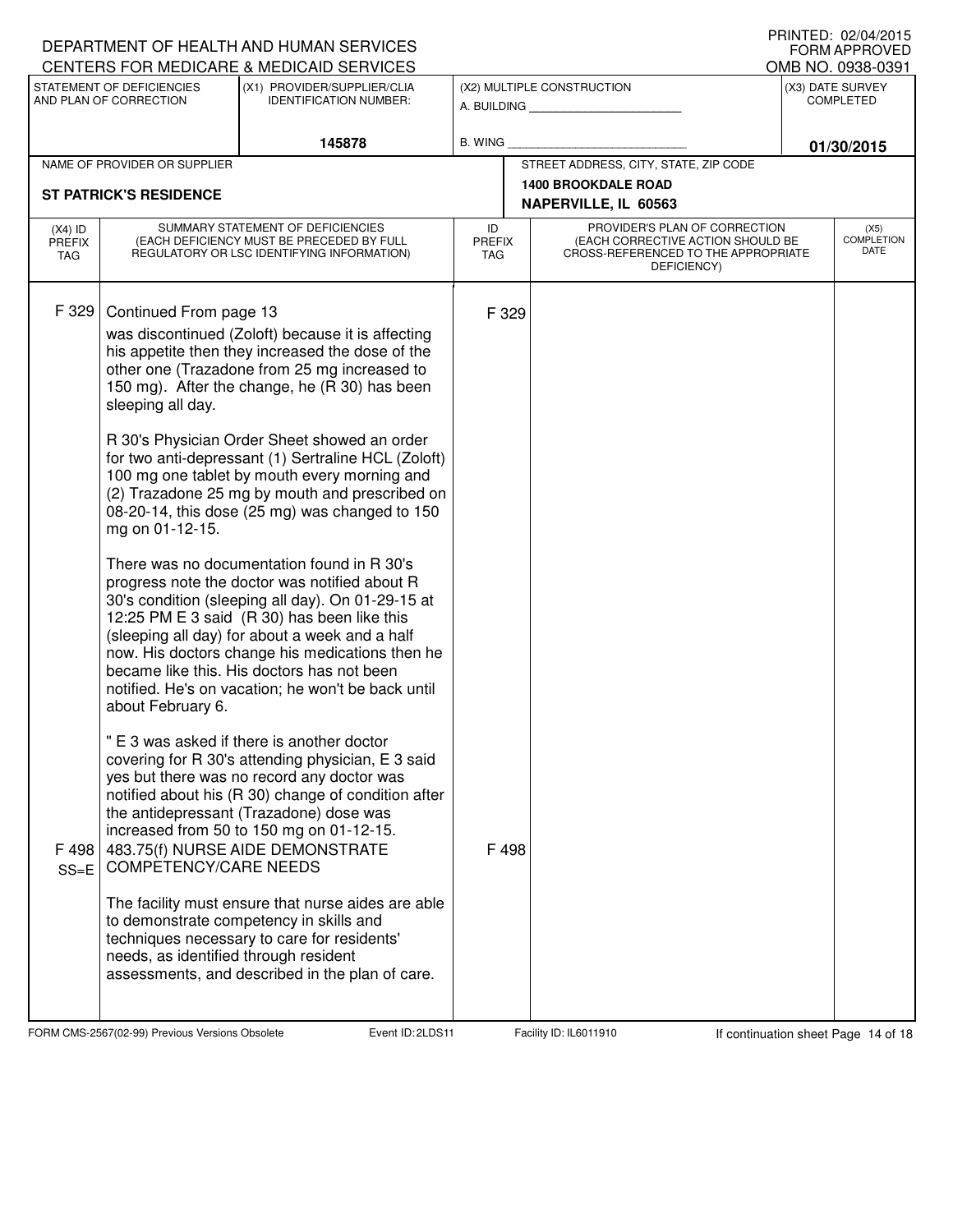|                                   |                                                                | DEPARTMENT OF HEALTH AND HUMAN SERVICES                                                                                                                                                                                                                                                                                                                                                                                                                                                                                                                                                                                 |                                   |                                                                                                                          |  | IIUINILLU. UZ/U≒/ZUIJ<br>FORM APPROVED |
|-----------------------------------|----------------------------------------------------------------|-------------------------------------------------------------------------------------------------------------------------------------------------------------------------------------------------------------------------------------------------------------------------------------------------------------------------------------------------------------------------------------------------------------------------------------------------------------------------------------------------------------------------------------------------------------------------------------------------------------------------|-----------------------------------|--------------------------------------------------------------------------------------------------------------------------|--|----------------------------------------|
|                                   | STATEMENT OF DEFICIENCIES                                      | CENTERS FOR MEDICARE & MEDICAID SERVICES                                                                                                                                                                                                                                                                                                                                                                                                                                                                                                                                                                                |                                   |                                                                                                                          |  | OMB NO. 0938-0391                      |
|                                   | AND PLAN OF CORRECTION                                         | (X1) PROVIDER/SUPPLIER/CLIA<br><b>IDENTIFICATION NUMBER:</b>                                                                                                                                                                                                                                                                                                                                                                                                                                                                                                                                                            |                                   | (X2) MULTIPLE CONSTRUCTION<br>A. BUILDING                                                                                |  | (X3) DATE SURVEY<br><b>COMPLETED</b>   |
|                                   |                                                                | 145878                                                                                                                                                                                                                                                                                                                                                                                                                                                                                                                                                                                                                  | B. WING                           |                                                                                                                          |  | 01/30/2015                             |
|                                   | NAME OF PROVIDER OR SUPPLIER                                   |                                                                                                                                                                                                                                                                                                                                                                                                                                                                                                                                                                                                                         |                                   | STREET ADDRESS, CITY, STATE, ZIP CODE                                                                                    |  |                                        |
|                                   | <b>ST PATRICK'S RESIDENCE</b>                                  |                                                                                                                                                                                                                                                                                                                                                                                                                                                                                                                                                                                                                         |                                   | <b>1400 BROOKDALE ROAD</b>                                                                                               |  |                                        |
|                                   |                                                                |                                                                                                                                                                                                                                                                                                                                                                                                                                                                                                                                                                                                                         |                                   | NAPERVILLE, IL 60563                                                                                                     |  |                                        |
| $(X4)$ ID<br><b>PREFIX</b><br>TAG |                                                                | SUMMARY STATEMENT OF DEFICIENCIES<br>(EACH DEFICIENCY MUST BE PRECEDED BY FULL<br>REGULATORY OR LSC IDENTIFYING INFORMATION)                                                                                                                                                                                                                                                                                                                                                                                                                                                                                            | ID<br><b>PREFIX</b><br><b>TAG</b> | PROVIDER'S PLAN OF CORRECTION<br>(EACH CORRECTIVE ACTION SHOULD BE<br>CROSS-REFERENCED TO THE APPROPRIATE<br>DEFICIENCY) |  | (X5)<br>COMPLETION<br>DATE             |
| F 498                             | Continued From page 14                                         |                                                                                                                                                                                                                                                                                                                                                                                                                                                                                                                                                                                                                         | F 498                             |                                                                                                                          |  |                                        |
|                                   | by:<br>care.<br>The findings include:<br>laceration eye brow). | This REQUIREMENT is not met as evidenced<br>Based on observation, staff interview and record<br>review the facility failed to ensure nurses aides<br>demonstrated competency when, grooming,<br>dressing, transferring, and providing perineal<br>This applies to four of 29 residents in the sample.<br>1. R1's face sheet and physicians orders showed<br>the following: R1 was admitted on 10/21/13 with<br>multiple diagnoses including Alzheimer's Disease,<br>Dysphasia, Contusion of eye on 7/31/14, Open<br>wound on forehead with complication (history of<br>The facility assessed R1 on 1/27/14 and 10/24/14 |                                   |                                                                                                                          |  |                                        |
|                                   | to be moderate risk for safety.                                | The Minimum Data Set (MDS) comprehensive<br>assessment dated 10/27/14 show R1 requires<br>extensive assistance of one to transfer and toilet.                                                                                                                                                                                                                                                                                                                                                                                                                                                                           |                                   |                                                                                                                          |  |                                        |
|                                   | incident report.                                               | R1's incident reports on 1/28/15 at 9:30 a.m.<br>indicate E13 (certified nursing assistant - CNA)<br>written statement on 11/28/14 was, R1 was<br>standing / assisted from toilet by E13 and R1 hit<br>face on the wall. R1 sustained a 4 cm X 1 cm<br>laceration to the left upper eyebrow and a 1.5 cm<br>cut on the right eye brow documented in the<br>The incident investigation was reviewed with E2                                                                                                                                                                                                              |                                   |                                                                                                                          |  |                                        |
|                                   |                                                                | (director of nurses) on 1/29/15 at 10:30 a.m. The                                                                                                                                                                                                                                                                                                                                                                                                                                                                                                                                                                       |                                   |                                                                                                                          |  |                                        |

FORM CMS-2567(02-99) Previous Versions Obsolete 2LDS Event ID: 2LDS 11 Facility ID: IL6011910 If continuation sheet Page 15 of 18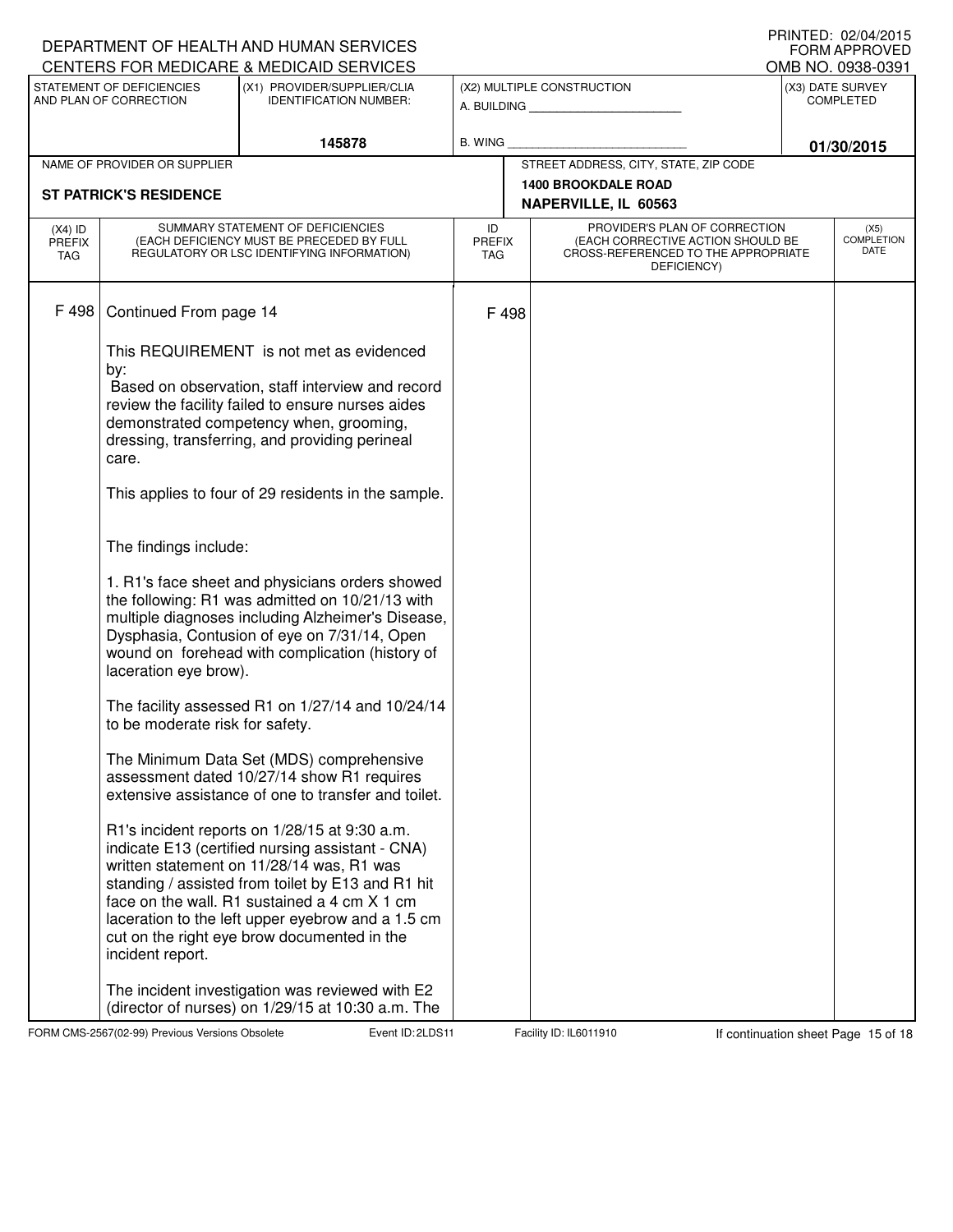|                                          |                                                       | DEPARTMENT OF HEALTH AND HUMAN SERVICES<br>CENTERS FOR MEDICARE & MEDICAID SERVICES                                                                                                                                                                                                                                                                                                                                                                                                                                                                                                    |                                   |                                                                                                                          |  | IIUINILLU. UZ/U≒I/ZUIJ<br>FORM APPROVED<br>OMB NO. 0938-0391 |  |
|------------------------------------------|-------------------------------------------------------|----------------------------------------------------------------------------------------------------------------------------------------------------------------------------------------------------------------------------------------------------------------------------------------------------------------------------------------------------------------------------------------------------------------------------------------------------------------------------------------------------------------------------------------------------------------------------------------|-----------------------------------|--------------------------------------------------------------------------------------------------------------------------|--|--------------------------------------------------------------|--|
|                                          | STATEMENT OF DEFICIENCIES<br>AND PLAN OF CORRECTION   | (X1) PROVIDER/SUPPLIER/CLIA<br><b>IDENTIFICATION NUMBER:</b>                                                                                                                                                                                                                                                                                                                                                                                                                                                                                                                           |                                   | (X2) MULTIPLE CONSTRUCTION<br>A. BUILDING                                                                                |  | (X3) DATE SURVEY<br><b>COMPLETED</b>                         |  |
|                                          |                                                       | 145878                                                                                                                                                                                                                                                                                                                                                                                                                                                                                                                                                                                 | <b>B. WING</b>                    |                                                                                                                          |  | 01/30/2015                                                   |  |
|                                          | NAME OF PROVIDER OR SUPPLIER                          |                                                                                                                                                                                                                                                                                                                                                                                                                                                                                                                                                                                        |                                   | STREET ADDRESS, CITY, STATE, ZIP CODE                                                                                    |  |                                                              |  |
|                                          | <b>ST PATRICK'S RESIDENCE</b>                         |                                                                                                                                                                                                                                                                                                                                                                                                                                                                                                                                                                                        |                                   | <b>1400 BROOKDALE ROAD</b><br>NAPERVILLE, IL 60563                                                                       |  |                                                              |  |
| $(X4)$ ID<br><b>PREFIX</b><br><b>TAG</b> |                                                       | SUMMARY STATEMENT OF DEFICIENCIES<br>(EACH DEFICIENCY MUST BE PRECEDED BY FULL<br>REGULATORY OR LSC IDENTIFYING INFORMATION)                                                                                                                                                                                                                                                                                                                                                                                                                                                           | ID<br><b>PREFIX</b><br><b>TAG</b> | PROVIDER'S PLAN OF CORRECTION<br>(EACH CORRECTIVE ACTION SHOULD BE<br>CROSS-REFERENCED TO THE APPROPRIATE<br>DEFICIENCY) |  | (X5)<br><b>COMPLETION</b><br>DATE                            |  |
| F 498                                    | Continued From page 15<br>ambulation or transferring. | written statements signed by E13 on 11/28/14<br>stated the gait belt was not used when R1 was<br>being transferred. Further review of the written<br>statements from R1, E17 (nurse) and E18 (nurse)<br>with E2, indicate the resident sustained the injury<br>after falling not bumping her head on the wall. E2<br>stated nursing staff are trained to use gait belts<br>when transferring residents. Review of the facility<br>policy and procedure for "Gait -Safety Belt" show<br>gait belts are to be used for the safety and<br>security of residents requiring assistance with | F 498                             |                                                                                                                          |  |                                                              |  |
|                                          | hallway. R18's upper extremities had<br>extended.     | 2. On 1/29/15 at 1:30 pm R18 was in her high<br>back chair recliner and stationed in the unit<br>contractures, had limited range motion, she could<br>not open her fist and her right index finger was                                                                                                                                                                                                                                                                                                                                                                                 |                                   |                                                                                                                          |  |                                                              |  |
|                                          | confirmed the fracture.<br>assistance.                | The facility had an incident on 8/7/14 involving<br>R18 who sustained subacute non-displaced<br>fracture of right index proximal phalanx base. The<br>investigation of the incident report concluded<br>when CNA (E10) was assisting R18 screamed<br>'ouch' and observed her right index finger swollen<br>with bluish discoloration and X-Ray report<br>R18's care guide showed 10/1/13 she needs<br>extensive assistance involving two person                                                                                                                                        |                                   |                                                                                                                          |  |                                                              |  |
|                                          |                                                       | On 1/29/15 at 2:10 pm E2 stated E10 was the<br>agency CNA who worked night shifts and did not<br>know R18 required assistance of two persons.<br>3. The facility had an incident report involving R29                                                                                                                                                                                                                                                                                                                                                                                  |                                   |                                                                                                                          |  |                                                              |  |

FORM CMS-2567(02-99) Previous Versions Obsolete 2001 Event ID: 2LDS 11 Facility ID: IL6011910 If continuation sheet Page 16 of 18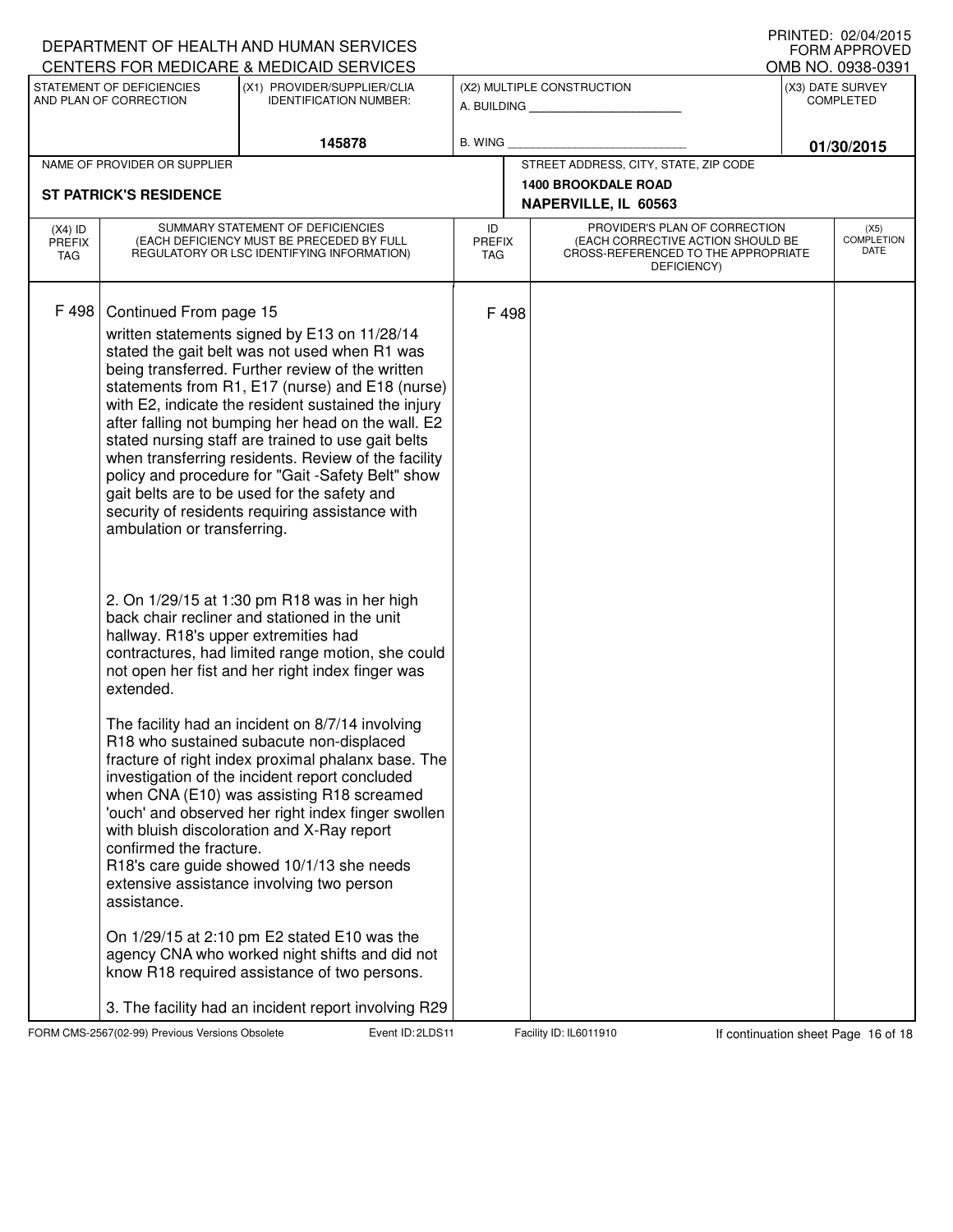| DEPARTMENT OF HEALTH AND HUMAN SERVICES<br>CENTERS FOR MEDICARE & MEDICAID SERVICES                                                                                                                                                                                                                                                                                                                                                                                                                                                                                                                                                                                    |                                                                                                                                                                                                                                                                                                                                                                                                                                                                                                                                                                                                                                                                                                                                                                                                                                                                                                                                                                                                                                                                        |                     |                                                                                                                          | <b>FORM APPROVED</b>                  |
|------------------------------------------------------------------------------------------------------------------------------------------------------------------------------------------------------------------------------------------------------------------------------------------------------------------------------------------------------------------------------------------------------------------------------------------------------------------------------------------------------------------------------------------------------------------------------------------------------------------------------------------------------------------------|------------------------------------------------------------------------------------------------------------------------------------------------------------------------------------------------------------------------------------------------------------------------------------------------------------------------------------------------------------------------------------------------------------------------------------------------------------------------------------------------------------------------------------------------------------------------------------------------------------------------------------------------------------------------------------------------------------------------------------------------------------------------------------------------------------------------------------------------------------------------------------------------------------------------------------------------------------------------------------------------------------------------------------------------------------------------|---------------------|--------------------------------------------------------------------------------------------------------------------------|---------------------------------------|
| STATEMENT OF DEFICIENCIES                                                                                                                                                                                                                                                                                                                                                                                                                                                                                                                                                                                                                                              | (X1) PROVIDER/SUPPLIER/CLIA                                                                                                                                                                                                                                                                                                                                                                                                                                                                                                                                                                                                                                                                                                                                                                                                                                                                                                                                                                                                                                            |                     | (X2) MULTIPLE CONSTRUCTION                                                                                               | OMB NO. 0938-0391<br>(X3) DATE SURVEY |
| AND PLAN OF CORRECTION                                                                                                                                                                                                                                                                                                                                                                                                                                                                                                                                                                                                                                                 | <b>IDENTIFICATION NUMBER:</b>                                                                                                                                                                                                                                                                                                                                                                                                                                                                                                                                                                                                                                                                                                                                                                                                                                                                                                                                                                                                                                          |                     | A. BUILDING <b>A.</b> BUILDING                                                                                           | <b>COMPLETED</b>                      |
|                                                                                                                                                                                                                                                                                                                                                                                                                                                                                                                                                                                                                                                                        | 145878                                                                                                                                                                                                                                                                                                                                                                                                                                                                                                                                                                                                                                                                                                                                                                                                                                                                                                                                                                                                                                                                 | B. WING             |                                                                                                                          | 01/30/2015                            |
| NAME OF PROVIDER OR SUPPLIER                                                                                                                                                                                                                                                                                                                                                                                                                                                                                                                                                                                                                                           |                                                                                                                                                                                                                                                                                                                                                                                                                                                                                                                                                                                                                                                                                                                                                                                                                                                                                                                                                                                                                                                                        |                     | STREET ADDRESS, CITY, STATE, ZIP CODE                                                                                    |                                       |
| <b>ST PATRICK'S RESIDENCE</b>                                                                                                                                                                                                                                                                                                                                                                                                                                                                                                                                                                                                                                          |                                                                                                                                                                                                                                                                                                                                                                                                                                                                                                                                                                                                                                                                                                                                                                                                                                                                                                                                                                                                                                                                        |                     | <b>1400 BROOKDALE ROAD</b>                                                                                               |                                       |
|                                                                                                                                                                                                                                                                                                                                                                                                                                                                                                                                                                                                                                                                        |                                                                                                                                                                                                                                                                                                                                                                                                                                                                                                                                                                                                                                                                                                                                                                                                                                                                                                                                                                                                                                                                        |                     | NAPERVILLE, IL 60563                                                                                                     |                                       |
| $(X4)$ ID<br><b>PREFIX</b><br>TAG                                                                                                                                                                                                                                                                                                                                                                                                                                                                                                                                                                                                                                      | SUMMARY STATEMENT OF DEFICIENCIES<br>(EACH DEFICIENCY MUST BE PRECEDED BY FULL<br>REGULATORY OR LSC IDENTIFYING INFORMATION)                                                                                                                                                                                                                                                                                                                                                                                                                                                                                                                                                                                                                                                                                                                                                                                                                                                                                                                                           | ID<br>PREFIX<br>TAG | PROVIDER'S PLAN OF CORRECTION<br>(EACH CORRECTIVE ACTION SHOULD BE<br>CROSS-REFERENCED TO THE APPROPRIATE<br>DEFICIENCY) | (X5)<br><b>COMPLETION</b><br>DATE     |
| F 498<br>Continued From page 16<br>on 5/24/14. The incident report showed, E12,<br>it was diagnosed R29 sustained chest wall<br>contusion.<br>R29's closed records (face sheet, physician<br>orders, MDS (11/9/14), Care plan - 11/20/14)<br>showed R29 required extensive assistance.<br>supposed to turn R29 away from E12. E2<br>presented a revised policy and procedure<br>incorporating proper turning.<br>4. On 1/27/15 at 10:50 am E8 and E9 (both<br>E8 pulled his pants down and removed his<br>the diaper. E8 wiped R11's buttocks with<br>thighs. E8 did not wash hands after providing<br>incontinence care.<br>updated on 1/28/15 showed to use soap and | CNA was providing incontinence care while R29<br>was in bed, E12 rolled R29 from supine position<br>to side lying position away from the staff. In the<br>process R29's lower portion of R29's body went<br>off the side of bed. E12 attempted to hold R29,<br>but the upper portion of her body rolled on to the<br>lounge chair and then slid to floor. At the Hospital<br>On 1/29/15 at 2:10 pm E2 stated E12 was not<br>Certified Nurse Aides - CNAs) and a private sitter<br>for R11 walked him to his bath room in the room.<br>While the sitter held R11 standing near the toilet<br>incontinent brief. R11 was incontinent of bowel,<br>bladder and there was large bowel movement in<br>incontinent wipes twice. E8 changed her gloves<br>and wiped R11's perineal area and medial thigh<br>area with wipes, but did not clean his penile area.<br>E8 applied a clean diaper on R11. There was<br>fecal stains left on his gluteal area and medial<br>The facility perineal care procedure dated 2/12/10<br>water or use four in one spray and had details to | F 498               |                                                                                                                          |                                       |

FORM CMS-2567(02-99) Previous Versions Obsolete 2001 Event ID: 2LDS 11 Facility ID: IL6011910 If continuation sheet Page 17 of 18

DEPARTMENT OF HEALTH AND HUMAN SERVICES